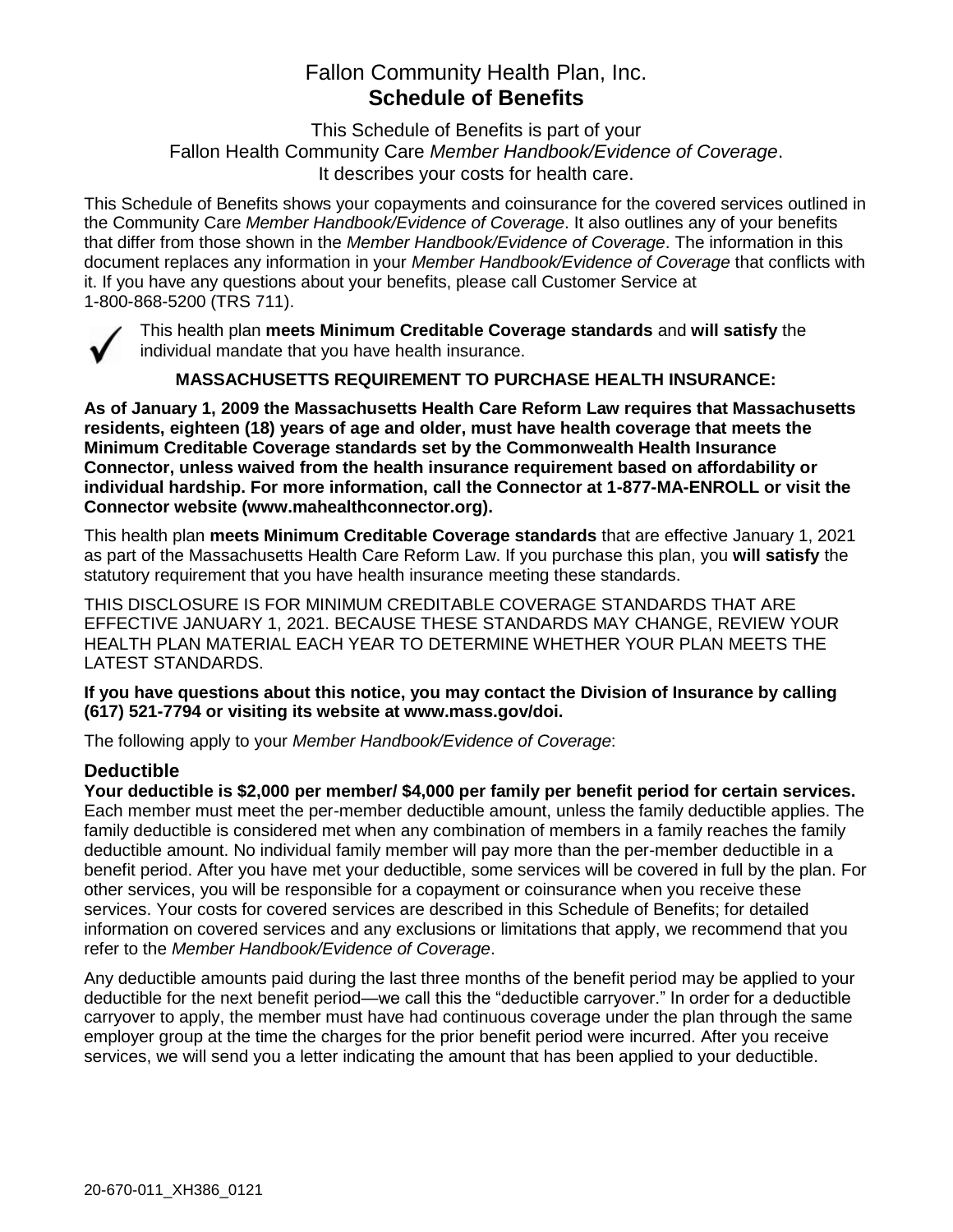#### **Out-of-pocket maximum**

There is a limit to your out-of-pocket costs each benefit period. This is called your out-of-pocket maximum. The out-of-pocket maximum includes your deductible, coinsurance and copayments you pay. It does not include your plan premium. **Your out-of-pocket maximum is \$8,550 per member or \$17,100 per family**. Each member must meet the per-member out-of-pocket maximum, unless the family out-of-pocket maximum applies. The family out-of-pocket maximum is considered met when any combination of members in a family reaches the family out-of-pocket maximum. Please note that once any one member in a family accumulates **\$8,550** in out-of-pocket costs, that family member's out-ofpocket maximum is considered met, and that family member will have no additional out-of-pocket costs for the remainder of the benefit period.

#### **Domestic partner coverage**

You may include a domestic partner and his/her dependents under your family coverage. A domestic partner is defined as a partner of the same or opposite sex whom you have registered with your employer for eligibility for benefits, and have included under your family coverage for health insurance.

#### **It Fits! ™ benefit**

Your contract includes coverage for services provided under the It Fits! ™ program to a maximum of \$150.

#### **Covered services**

The following chart shows your costs for covered services. These costs apply to the services in the **Description of benefits** section of your *Member Handbook/Evidence of Coverage*. In summary, your responsibilities are as follows: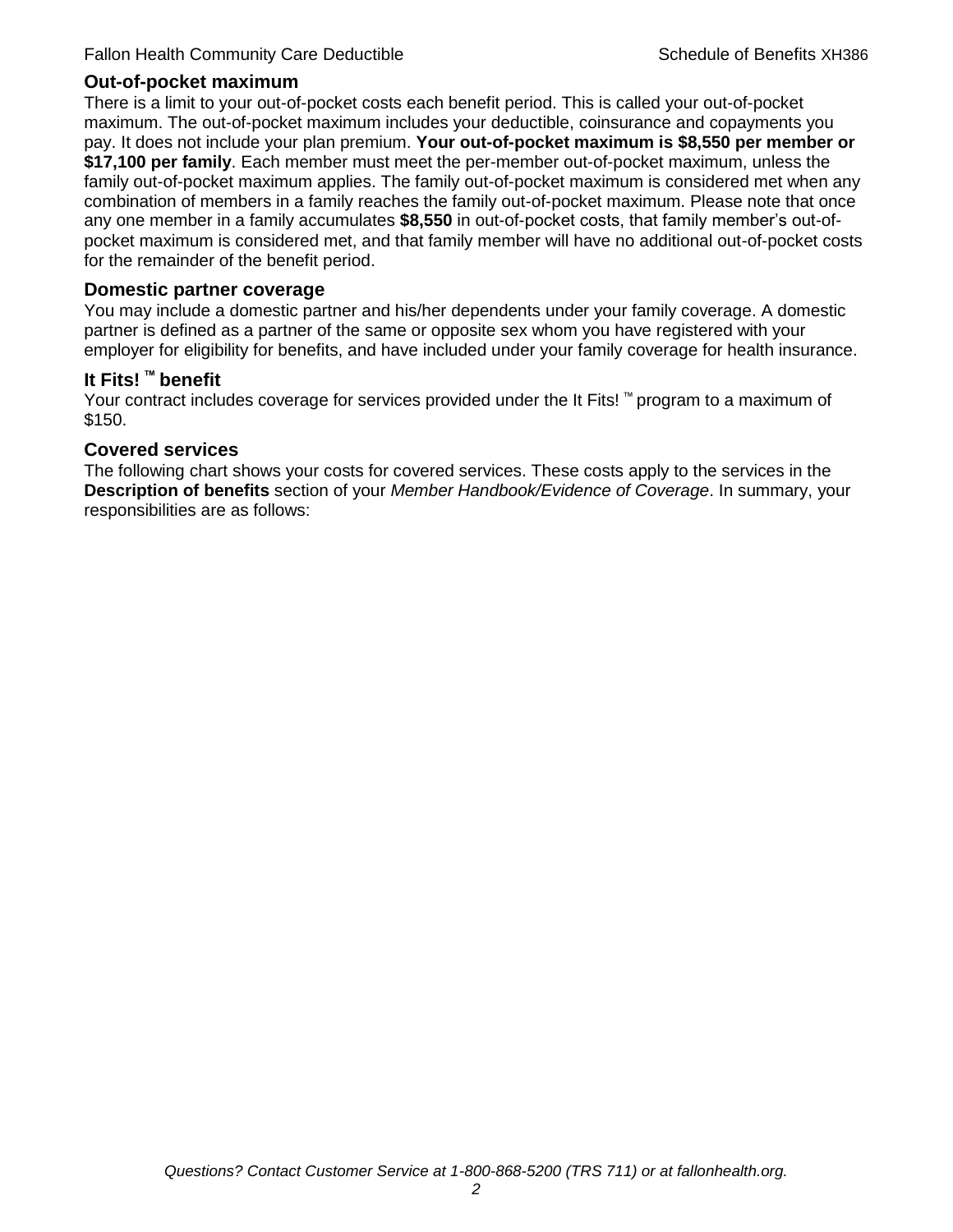|    | <b>Covered services</b>                                                                                                                                                                                                                                            | <b>Benefits</b>                                                |
|----|--------------------------------------------------------------------------------------------------------------------------------------------------------------------------------------------------------------------------------------------------------------------|----------------------------------------------------------------|
|    | <b>Ambulance services</b>                                                                                                                                                                                                                                          |                                                                |
|    | 1. Ambulance transportation for an emergency                                                                                                                                                                                                                       | Covered in full after you<br>meet your deductible              |
|    | 2. Ambulance transportation for non-emergency situations, when<br>medically necessary                                                                                                                                                                              | Covered in full after you<br>meet your deductible              |
|    | <b>Autism services</b>                                                                                                                                                                                                                                             |                                                                |
|    | Prior authorization required                                                                                                                                                                                                                                       |                                                                |
|    | 1. Habilitative and rehabilitative care                                                                                                                                                                                                                            | \$25 copayment per visit                                       |
|    | 2. Applied behavior analysis when supervised by a board certified<br>behavioral analyst                                                                                                                                                                            | Covered in full                                                |
|    | 3. Therapeutic care, services including speech, physical and<br>occupational therapy                                                                                                                                                                               | \$25 copayment per visit                                       |
|    | Durable medical equipment and prosthetic/orthotic devices                                                                                                                                                                                                          |                                                                |
|    | Referral and prior authorization required for most services                                                                                                                                                                                                        |                                                                |
|    | 1. The purchase or rental of durable medical equipment and<br>prosthetic/orthotic devices (including the fitting, preparing, repairing<br>and modifying of the appliance)                                                                                          | 20% coinsurance after you<br>meet your deductible              |
|    | 2. Scalp hair prosthesis (wigs) for individuals who have suffered hair                                                                                                                                                                                             | 20% coinsurance after you                                      |
|    | loss as a result of the treatment of any form of cancer or leukemia.<br>Coverage is provided for one scalp hair prosthetic (wig) per<br>member per benefit period when the prosthesis is determined to be<br>medically necessary by a plan physician and the plan. | meet your deductible                                           |
|    | 3. Breast prosthesis that is medically necessary after a covered                                                                                                                                                                                                   | 20% coinsurance after you                                      |
|    | reconstructive surgery following a mastectomy                                                                                                                                                                                                                      | meet your deductible                                           |
|    | 4. Prosthetic limbs which replace, in whole or in part, an arm or leg                                                                                                                                                                                              | 20% coinsurance after you<br>meet your deductible              |
| 5. | Insulin pump and insulin pump supplies                                                                                                                                                                                                                             | Covered in full                                                |
|    | 6. Breast pumps                                                                                                                                                                                                                                                    | Covered in full                                                |
|    | 7. Up to \$2,000 per ear for hearing aid device only, every 36 months                                                                                                                                                                                              | 20% coinsurance after you                                      |
|    | (must be 21 years of age or younger)<br>Related services and supplies for hearing aids (not subject to<br>the \$2,000 limit)                                                                                                                                       | meet your deductible                                           |
|    | 8. Medical and surgical supplies                                                                                                                                                                                                                                   | Covered in full after you<br>meet your deductible              |
|    | <b>Emergency and urgent care</b>                                                                                                                                                                                                                                   |                                                                |
|    | 1. Emergency room visits                                                                                                                                                                                                                                           | \$300 copayment per visit<br>after you meet your<br>deductible |
|    | 2. Emergency room visits when you are admitted to an observation<br>room                                                                                                                                                                                           | Covered in full after you<br>meet your deductible              |
|    | 3. Urgent care visits in a doctor's office or at an urgent care facility                                                                                                                                                                                           | \$50 copayment per visit                                       |
|    |                                                                                                                                                                                                                                                                    |                                                                |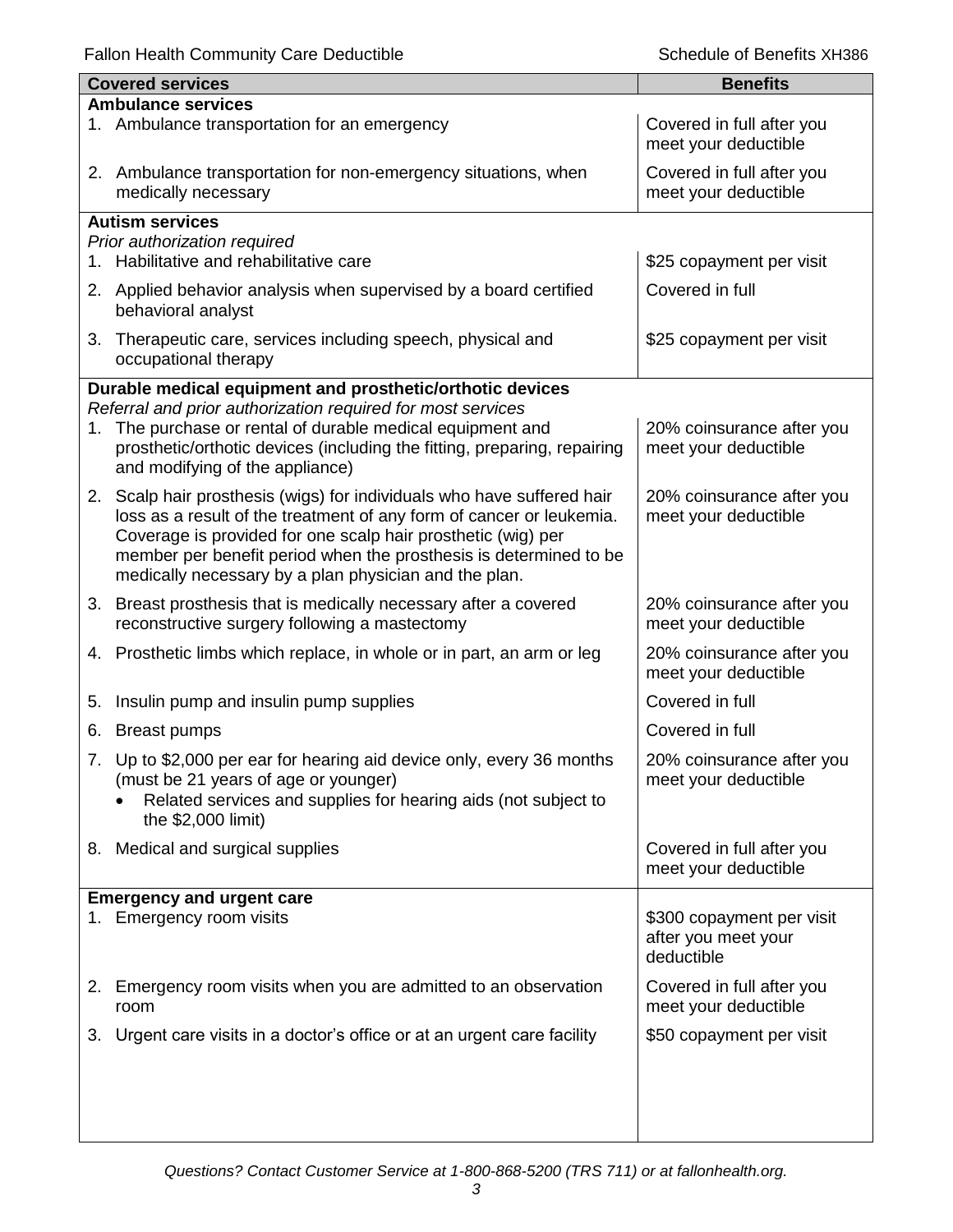| <b>Covered services</b>                                                                                                                                                                                                                                                                                                                                                               | <b>Benefits</b>                                                                                                                                                                                             |  |  |
|---------------------------------------------------------------------------------------------------------------------------------------------------------------------------------------------------------------------------------------------------------------------------------------------------------------------------------------------------------------------------------------|-------------------------------------------------------------------------------------------------------------------------------------------------------------------------------------------------------------|--|--|
| Emergency and urgent care, continued                                                                                                                                                                                                                                                                                                                                                  |                                                                                                                                                                                                             |  |  |
| 4. Emergency prescription medication provided out of the Community<br>Care service area as part of an approved emergency treatment                                                                                                                                                                                                                                                    | Tier 1: \$25 copayment<br>Tier 2: \$50 copayment<br>Tier 3: \$75 copayment<br>after you meet your<br>deductible<br>Tier 4: \$75 copayment<br>after you meet your<br>deductible<br>for up to a 14-day supply |  |  |
| 5. Telemedicine visits with physicians through Teladoc. Visits are<br>performed by phone, video, or mobile app.                                                                                                                                                                                                                                                                       | \$25 copayment per visit                                                                                                                                                                                    |  |  |
| <b>Enteral formulas and low protein foods</b>                                                                                                                                                                                                                                                                                                                                         |                                                                                                                                                                                                             |  |  |
| Referral and prior authorization required for enteral formulas<br>1. Enteral formulas, upon a physician's written order, for home use in<br>the treatment of malabsorption caused by Crohn's disease,<br>ulcerative colitis, gastroesophageal reflux, gastrointestinal motility,<br>chronic intestinal pseudo-obstruction, and inherited diseases of<br>amino acids and organic acids | Covered in full after you<br>meet your deductible                                                                                                                                                           |  |  |
| 2. Food products that have been modified to be low in protein for<br>individuals with inherited diseases of amino acids and organic<br>acids. You may be required to purchase these products over the<br>counter and submit claims to the plan for reimbursement.                                                                                                                     | Covered in full after you<br>meet your deductible                                                                                                                                                           |  |  |
| Home health care services                                                                                                                                                                                                                                                                                                                                                             |                                                                                                                                                                                                             |  |  |
| Prior authorization required<br>1. Part-time or intermittent skilled nursing care and physical therapy<br>provided in your home by a home health agency                                                                                                                                                                                                                               | Covered in full after you<br>meet your deductible                                                                                                                                                           |  |  |
| 2. Additional services and supplies that are determined to be a<br>medically necessary component of skilled nursing care and<br>physical therapy                                                                                                                                                                                                                                      | Covered in full after you<br>meet your deductible                                                                                                                                                           |  |  |
| Home dialysis services and non-durable medical supplies<br>$3 -$                                                                                                                                                                                                                                                                                                                      | Covered in full after you<br>meet your deductible                                                                                                                                                           |  |  |
| <b>Hospice care services</b>                                                                                                                                                                                                                                                                                                                                                          |                                                                                                                                                                                                             |  |  |
| Referral and prior authorization required                                                                                                                                                                                                                                                                                                                                             | Covered in full after you<br>meet your deductible                                                                                                                                                           |  |  |
| <b>Hospital inpatient services</b>                                                                                                                                                                                                                                                                                                                                                    |                                                                                                                                                                                                             |  |  |
| Referral and prior authorization required<br>1. Inpatient hospital services including room and board in a<br>semiprivate room and the services and supplies that would<br>ordinarily be furnished to you while you are an inpatient                                                                                                                                                   | \$1,000 copayment per<br>admission after you meet<br>your deductible                                                                                                                                        |  |  |
| Infertility/assisted reproductive technology (art) services*<br>Referral and prior authorization required (unless provided by a Reliant Medical Group specialist and<br>you have a Reliant Medical Group PCP)                                                                                                                                                                         |                                                                                                                                                                                                             |  |  |
| 1. Office visits for the consultation, evaluation and diagnosis of fertility                                                                                                                                                                                                                                                                                                          | \$25 copayment per visit with<br>a PCP and certain other<br>providers                                                                                                                                       |  |  |
|                                                                                                                                                                                                                                                                                                                                                                                       | \$50 copayment per visit with<br>a specialist                                                                                                                                                               |  |  |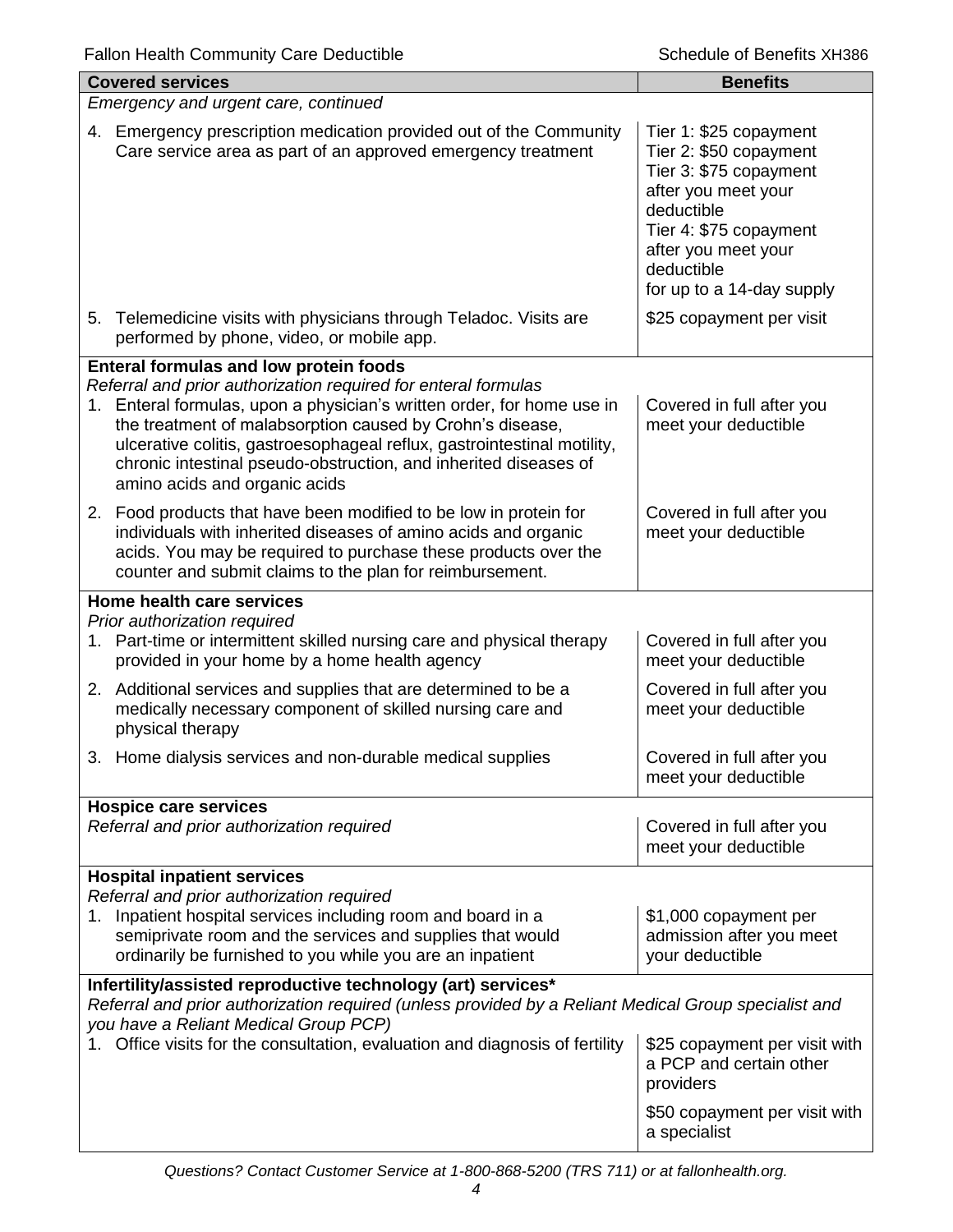| <b>Covered services</b>                                                                                                                                                                                                                                                                                                                                                                                                                                                                                                                                                                                                                                                                                                                                                                                                                                                                                                                                                                                                                                                                                                                           | <b>Benefits</b>                                                      |  |  |
|---------------------------------------------------------------------------------------------------------------------------------------------------------------------------------------------------------------------------------------------------------------------------------------------------------------------------------------------------------------------------------------------------------------------------------------------------------------------------------------------------------------------------------------------------------------------------------------------------------------------------------------------------------------------------------------------------------------------------------------------------------------------------------------------------------------------------------------------------------------------------------------------------------------------------------------------------------------------------------------------------------------------------------------------------------------------------------------------------------------------------------------------------|----------------------------------------------------------------------|--|--|
| Infertility/assisted reproductive technology (art) services*, continued                                                                                                                                                                                                                                                                                                                                                                                                                                                                                                                                                                                                                                                                                                                                                                                                                                                                                                                                                                                                                                                                           |                                                                      |  |  |
| 2. Diagnostic laboratory services                                                                                                                                                                                                                                                                                                                                                                                                                                                                                                                                                                                                                                                                                                                                                                                                                                                                                                                                                                                                                                                                                                                 | \$50 copayment after you<br>meet your deductible                     |  |  |
| Diagnostic X-ray services<br>3.                                                                                                                                                                                                                                                                                                                                                                                                                                                                                                                                                                                                                                                                                                                                                                                                                                                                                                                                                                                                                                                                                                                   | \$75 copayment after you<br>meet your deductible                     |  |  |
| 4. Artificial insemination, such as intrauterine insemination (IUI)                                                                                                                                                                                                                                                                                                                                                                                                                                                                                                                                                                                                                                                                                                                                                                                                                                                                                                                                                                                                                                                                               | Covered in full after you<br>meet your deductible                    |  |  |
| 5. Assisted reproductive technologies* except for those services listed<br>below                                                                                                                                                                                                                                                                                                                                                                                                                                                                                                                                                                                                                                                                                                                                                                                                                                                                                                                                                                                                                                                                  | Covered in full after you<br>meet your deductible                    |  |  |
| 6. Assisted reproductive technologies for:<br>In vitro fertilization (IVF-ET)<br>Gamete intrafallopian transfer (GIFT)<br>Zygote intrafallopian transfer (ZIFT)                                                                                                                                                                                                                                                                                                                                                                                                                                                                                                                                                                                                                                                                                                                                                                                                                                                                                                                                                                                   | \$250 copayment per<br>procedure after you meet<br>your deductible   |  |  |
| 7. Sperm, egg, and/or inseminated egg procurement, assisted<br>hatching, cryopreservation, processing and banking for plan<br>members in active infertility treatment to the extent that such costs<br>are not covered by the donor's insurer                                                                                                                                                                                                                                                                                                                                                                                                                                                                                                                                                                                                                                                                                                                                                                                                                                                                                                     | Covered in full after you<br>meet your deductible                    |  |  |
| * See the Description of benefits section of your Member Handbook/<br>Evidence of Coverage for a list of covered infertility/ART services.                                                                                                                                                                                                                                                                                                                                                                                                                                                                                                                                                                                                                                                                                                                                                                                                                                                                                                                                                                                                        |                                                                      |  |  |
| <b>Maternity services</b><br>1. Obstetrical services including prenatal, childbirth, postnatal and<br>postpartum care                                                                                                                                                                                                                                                                                                                                                                                                                                                                                                                                                                                                                                                                                                                                                                                                                                                                                                                                                                                                                             | Prenatal: \$25 copayment<br>(first visit only)                       |  |  |
|                                                                                                                                                                                                                                                                                                                                                                                                                                                                                                                                                                                                                                                                                                                                                                                                                                                                                                                                                                                                                                                                                                                                                   | Postnatal: \$25 copayment<br>per visit                               |  |  |
| Inpatient maternity and newborn child care for a minimum of 48<br>2.<br>hours of care following a vaginal delivery, or 96 hours of care<br>following a Caesarean section delivery, including charges for the<br>following services when provided during an inpatient maternity<br>admission: childbirth, nursery charges, circumcision, routine<br>examination, hearing screening and medically necessary<br>treatments of congenital defects, birth abnormalities or premature<br>birth. The covered length of stay may be reduced if the mother and<br>the attending physician agree upon an earlier discharge. If you or<br>your newborn are discharged earlier, you are covered for home<br>visits, parent education, assistance and training in breast or bottle<br>feeding and the performance of any necessary and appropriate<br>clinical tests; provided, however that the first home visit shall be<br>conducted by a registered nurse, physician or certified nurse<br>midwife; and provided further, that any subsequent home visit<br>determined to be clinically necessary shall be provided by a<br>licensed health care provider. | \$1,000 copayment per<br>admission after you meet<br>your deductible |  |  |
| (Fallon Health members are eligible for childbirth classes (refresher class<br>or siblings class))                                                                                                                                                                                                                                                                                                                                                                                                                                                                                                                                                                                                                                                                                                                                                                                                                                                                                                                                                                                                                                                | Covered in full through<br>member reimbursement                      |  |  |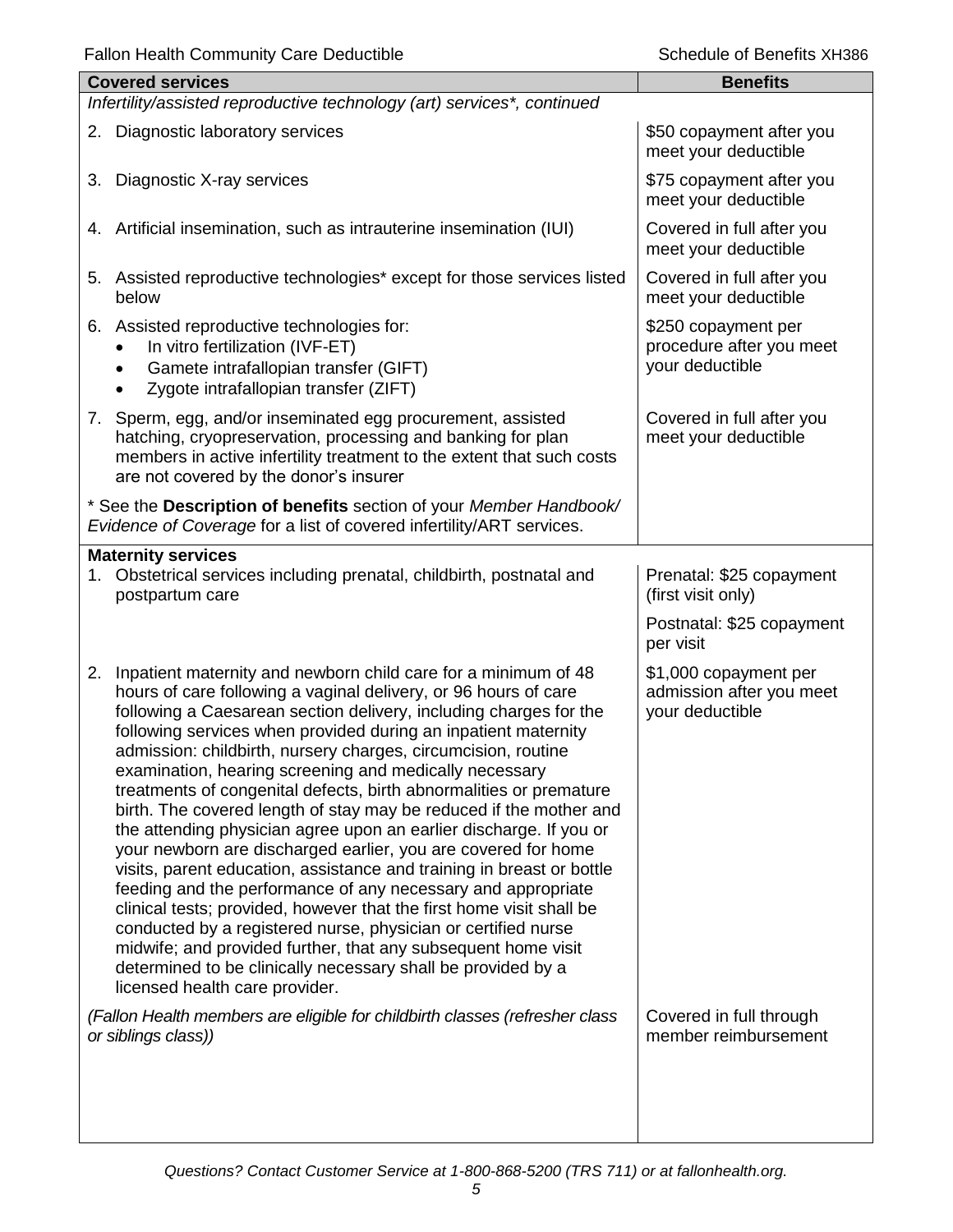|    | <b>Covered services</b>                                                                                                                                                                                                                                                                                                                                                                    | <b>Benefits</b>          |  |  |
|----|--------------------------------------------------------------------------------------------------------------------------------------------------------------------------------------------------------------------------------------------------------------------------------------------------------------------------------------------------------------------------------------------|--------------------------|--|--|
|    | Mental health and substance use services                                                                                                                                                                                                                                                                                                                                                   |                          |  |  |
|    | Inpatient services                                                                                                                                                                                                                                                                                                                                                                         |                          |  |  |
|    | Prior authorization required<br>1. Inpatient hospital care for as many days as your condition requires,<br>including room and board and the services and supplies that would<br>ordinarily be furnished to you while you are an inpatient. These<br>include, but are not limited to, individual, family and group therapy,<br>pharmacological therapy, and diagnostic laboratory services. | Covered in full          |  |  |
|    | Note: Prior authorization will not be required for behavioral health<br>inpatient admission immediately following an emergency room visit.                                                                                                                                                                                                                                                 |                          |  |  |
|    | <b>Intermediate services</b>                                                                                                                                                                                                                                                                                                                                                               |                          |  |  |
|    | Prior authorization required<br>Intermediate services include but are not limited to:<br>1. Acute and other residential treatment-Mental health services<br>provided in a 24-hour setting therapeutic environments                                                                                                                                                                         | Covered in full          |  |  |
|    | 2. Clinically managed detoxification services-24 hour, 7 days a week,<br>clinically managed de-tox services in a licensed non-hospital setting<br>that include 24 hour per day supervision                                                                                                                                                                                                 | Covered in full          |  |  |
|    | 3. Partial Hospitalization: Short-term day/evening mental health<br>programming available 5 to 7 days per week                                                                                                                                                                                                                                                                             | \$25 copayment per visit |  |  |
|    | 4. Intensive outpatient programs: Multimodal, inter-disciplinary,<br>structured behavioral health treatment provided 2-3 hours per day,<br>multiple days per week                                                                                                                                                                                                                          | \$25 copayment per visit |  |  |
| 5. | Day treatment: Program encompasses some portion of the day or<br>week rather than a weekly visit                                                                                                                                                                                                                                                                                           | \$25 copayment per visit |  |  |
|    | 6. Crisis Stabilization: Short-term psychiatric treatment in a structured,<br>community based therapeutic environments                                                                                                                                                                                                                                                                     | \$25 copayment per visit |  |  |
|    | 7. In-home therapy services                                                                                                                                                                                                                                                                                                                                                                | \$25 copayment per visit |  |  |
|    | Intermediate services for children and adolescents under the age of 19<br>1. Community-based acute treatment                                                                                                                                                                                                                                                                               | Covered in full          |  |  |
|    | 2. Intensive community-based treatment                                                                                                                                                                                                                                                                                                                                                     | Covered in full          |  |  |
| 3. | <b>Intensive Care Coordination</b>                                                                                                                                                                                                                                                                                                                                                         | Covered in full          |  |  |
| 4. | Family Stabilization Team (also referred to as In-Home Therapy)                                                                                                                                                                                                                                                                                                                            | Covered in full          |  |  |
| 5. | In-home Behavioral Services                                                                                                                                                                                                                                                                                                                                                                | Covered in full          |  |  |
| 6. | Mobile Crisis Intervention (service available up to seven days).<br>Prior authorization not required.                                                                                                                                                                                                                                                                                      | Covered in full          |  |  |
|    | 7. Family support and training                                                                                                                                                                                                                                                                                                                                                             | Covered in full          |  |  |
| 8. | Therapeutic mentoring services                                                                                                                                                                                                                                                                                                                                                             | Covered in full          |  |  |
| 1. | <b>Outpatient services</b><br>Outpatient office visits, including individual, group or family therapy.                                                                                                                                                                                                                                                                                     | \$25 copayment per visit |  |  |
| 2. | Psychopharmacological services, such as visits with a physician to<br>review, monitor and adjust the levels of prescription medication to<br>treat a mental condition. Prior authorization required.                                                                                                                                                                                       | \$25 copayment per visit |  |  |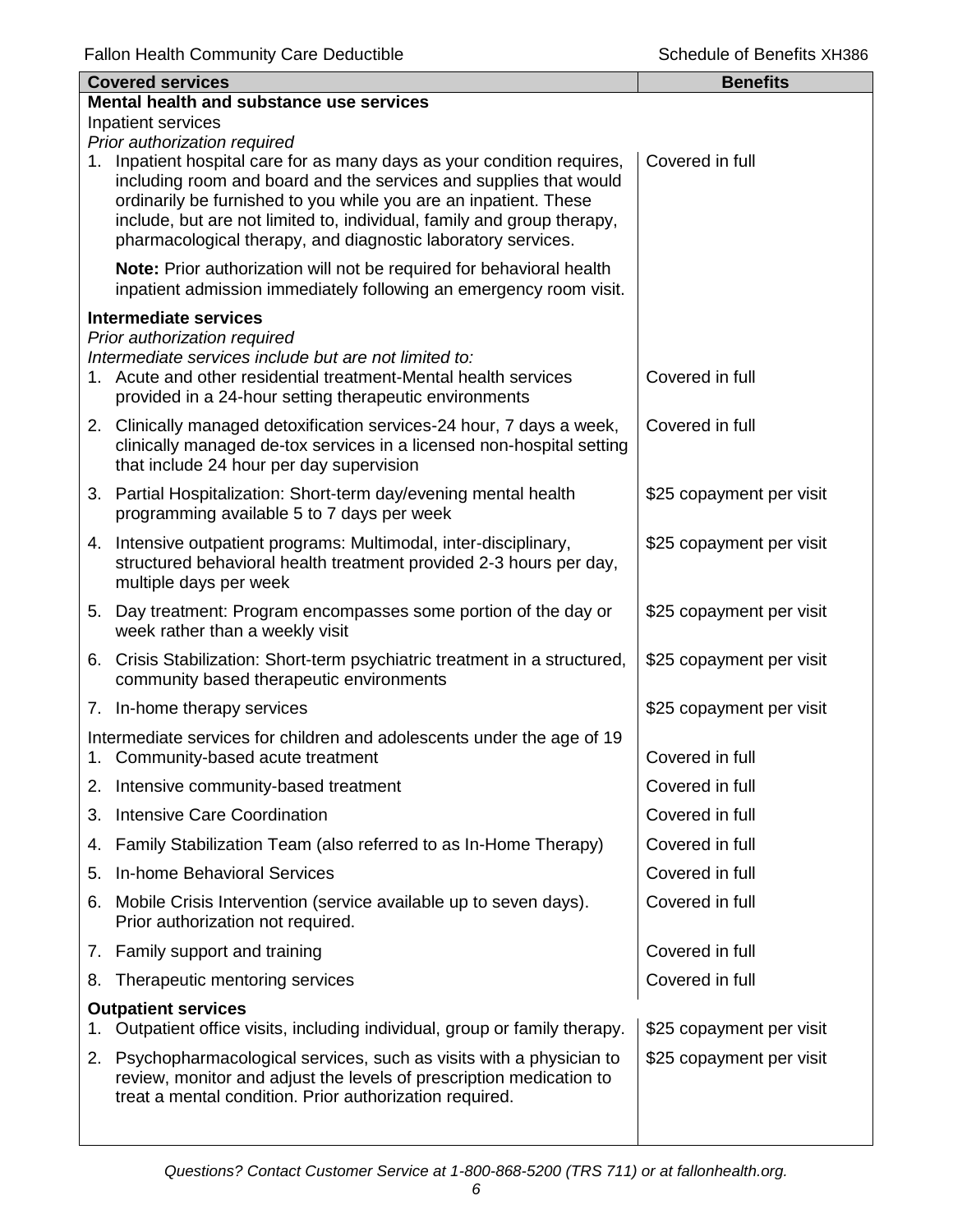|  | <b>Covered services</b>                                                                                                                                                                                                                                                                                                                                                                    | <b>Benefits</b>                                                                                           |  |  |
|--|--------------------------------------------------------------------------------------------------------------------------------------------------------------------------------------------------------------------------------------------------------------------------------------------------------------------------------------------------------------------------------------------|-----------------------------------------------------------------------------------------------------------|--|--|
|  | Mental health and substance use services, continued                                                                                                                                                                                                                                                                                                                                        |                                                                                                           |  |  |
|  | 3. Neuropsychological assessment services when medically<br>necessary. Prior authorization required.                                                                                                                                                                                                                                                                                       | \$25 copayment per visit                                                                                  |  |  |
|  | Note: Effective for plan years beginning on or after October 1, 2015,<br>Massachusetts state law (Chapter 258 of the Acts of 2014) restricts the<br>circumstances in which insurers may require prior authorization for<br>substance use services. We will not require prior authorization for<br>substance use services in any circumstances where this is not allowed<br>by Chapter 258. |                                                                                                           |  |  |
|  | <b>Office visits and outpatient services</b>                                                                                                                                                                                                                                                                                                                                               |                                                                                                           |  |  |
|  | 1. Office visits, to diagnose or treat an illness or an injury<br>Telehealth visits done via a secure, real time Telemedicine<br>$\bullet$<br>platform which is inclusive of both an audio and visual<br>component.                                                                                                                                                                        | \$25 copayment per visit with<br>a PCP and certain other<br>providers                                     |  |  |
|  |                                                                                                                                                                                                                                                                                                                                                                                            | \$50 copayment per visit with<br>a specialist                                                             |  |  |
|  | 2. A second opinion, upon your request, with another plan provider                                                                                                                                                                                                                                                                                                                         | \$25 copayment per visit with<br>a PCP and certain other<br>providers                                     |  |  |
|  |                                                                                                                                                                                                                                                                                                                                                                                            | \$50 copayment per visit with<br>a specialist                                                             |  |  |
|  | 3. Certain drugs covered under medical benefits, and that are<br>ordered, supplied and administered by a plan provider                                                                                                                                                                                                                                                                     | Covered in full after you<br>meet your deductible                                                         |  |  |
|  | 4. Allergy injections                                                                                                                                                                                                                                                                                                                                                                      | Covered in full                                                                                           |  |  |
|  | 5. Radiation therapy and Chemotherapy                                                                                                                                                                                                                                                                                                                                                      | Covered in full after you<br>meet your deductible                                                         |  |  |
|  | 6. Respiratory therapy                                                                                                                                                                                                                                                                                                                                                                     | Covered in full after you<br>meet your deductible                                                         |  |  |
|  | 7. Hormone replacement services in the doctor's office for<br>perimenopausal or postmenopausal women                                                                                                                                                                                                                                                                                       | \$25 copayment per visit                                                                                  |  |  |
|  | 8. Diagnostic lab services ordered by a plan provider, in relation to a<br>covered office visit                                                                                                                                                                                                                                                                                            | \$50 copayment after you<br>meet your deductible                                                          |  |  |
|  | 9. Diagnostic X-ray services ordered by a plan provider, in relation to<br>a covered office visit                                                                                                                                                                                                                                                                                          | \$75 copayment after you<br>meet your deductible                                                          |  |  |
|  | 10. Other diagnostic services including but not limited to, EKG,<br>endoscopy, colonoscopy and ultrasound                                                                                                                                                                                                                                                                                  | Covered in full after you<br>meet your deductible                                                         |  |  |
|  | 11. High-tech imaging services, including but not limited to, MRI/MRA,<br>CT/CTA, PET scans and nuclear cardiology imaging. Limited to one<br>copayment per day when performed at the same facility for the<br>same diagnosis. (Prior authorization required.)                                                                                                                             | \$400 copayment per MRI,<br>CT, PET scan or nuclear<br>cardiology image after you<br>meet your deductible |  |  |
|  | 12. Chiropractic services for acute musculoskeletal conditions. The<br>condition must be new or an acute exacerbation of a previous<br>condition. Chiropractic services will be covered as medically                                                                                                                                                                                       | \$25 copayment per visit                                                                                  |  |  |
|  | necessary.<br>Outpatient lab tests and x-rays                                                                                                                                                                                                                                                                                                                                              | See Diagnostic lab, x-ray<br>and high-tech imaging<br>services                                            |  |  |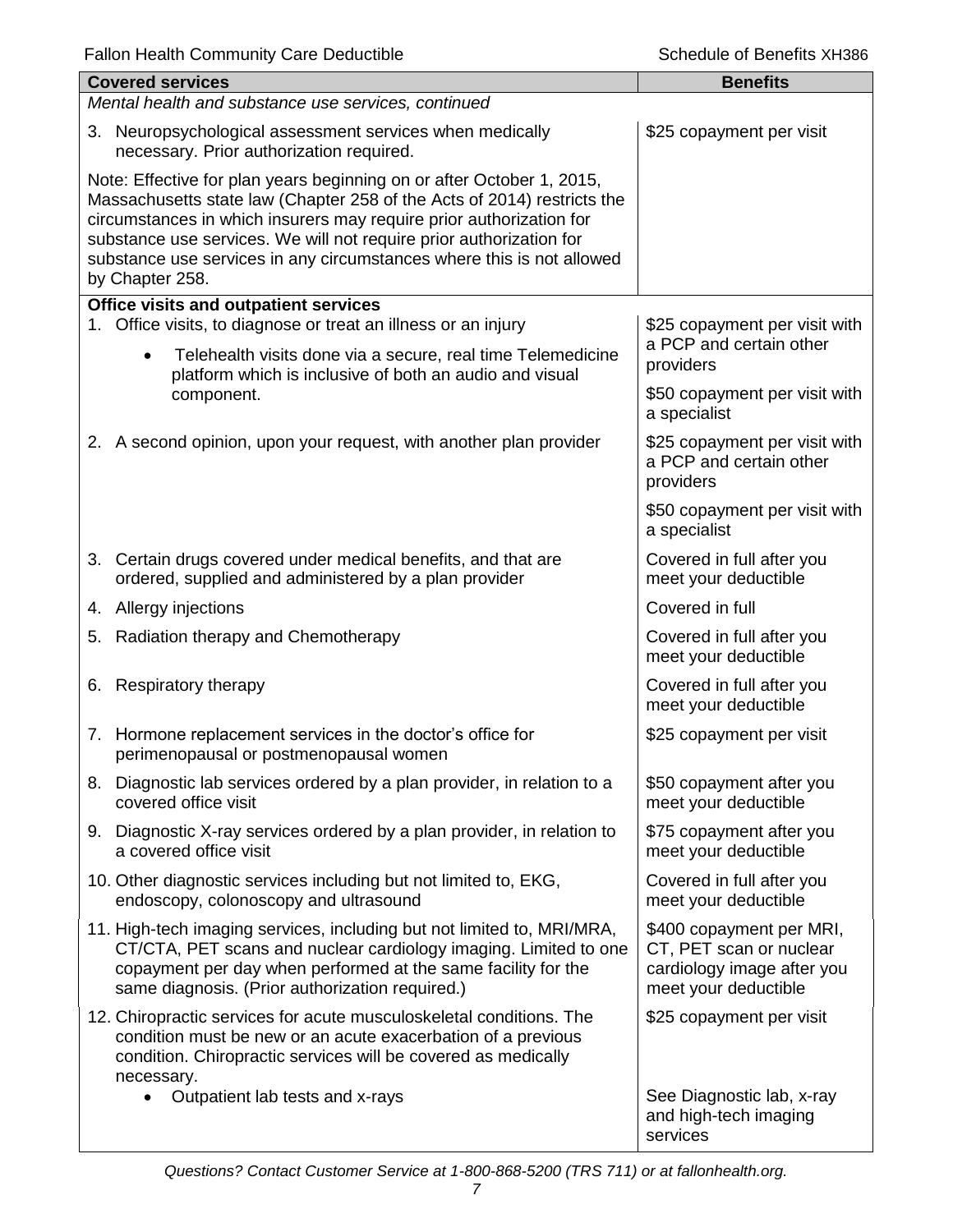| <b>Covered services</b> |                                                                                                                                                                                                                                                                                    | <b>Benefits</b>                                                                                                                                           |  |  |
|-------------------------|------------------------------------------------------------------------------------------------------------------------------------------------------------------------------------------------------------------------------------------------------------------------------------|-----------------------------------------------------------------------------------------------------------------------------------------------------------|--|--|
|                         | Office visits and outpatient services, continued                                                                                                                                                                                                                                   |                                                                                                                                                           |  |  |
|                         | 13. Outpatient renal dialysis at a plan-designated center or continuous<br>ambulatory peritoneal dialysis                                                                                                                                                                          | Covered in full after you<br>meet your deductible                                                                                                         |  |  |
| health care provider    | 14. Diabetes outpatient self-management training and education,<br>including medical nutrition therapy, provided by a certified diabetes                                                                                                                                           | \$25 copayment per visit                                                                                                                                  |  |  |
|                         | 15. Laboratory tests necessary for the diagnosis or treatment of<br>diabetes, including glycosylated hemoglobin, or HbAlc, tests, and<br>urinary/protein/microalbumin and lipid profiles                                                                                           | \$50 copayment after you<br>meet your deductible                                                                                                          |  |  |
| resources.              | 16. Medical social services provided to assist you in adjustment to your<br>or your family member's illness. This includes assessment,<br>counseling, consultation and assistance in accessing community                                                                           | \$25 copayment per visit                                                                                                                                  |  |  |
|                         | 17. Outpatient surgery, anesthesia and the medically necessary<br>preoperative and postoperative care related to the surgery                                                                                                                                                       | \$500 copayment per surgery<br>after you meet your<br>deductible when provided in<br>a hospital outpatient, day<br>surgery or ambulatory care<br>facility |  |  |
| strep throat            | 18. Visit to a contracted limited service clinic. Services are provided for<br>a variety of common illnesses, including, but not limited to:<br>ear, eyes, sinus, bladder and bronchial infections<br>minor skin conditions (e.g. sunburn, cold sores)                             | \$25 copayment per visit                                                                                                                                  |  |  |
| 19. Podiatry care       |                                                                                                                                                                                                                                                                                    |                                                                                                                                                           |  |  |
|                         | Outpatient lab tests and x-rays                                                                                                                                                                                                                                                    | See Diagnostic lab, x-ray<br>and imaging services                                                                                                         |  |  |
| ٠                       | Outpatient surgical services                                                                                                                                                                                                                                                       | See Outpatient surgery                                                                                                                                    |  |  |
|                         | Outpatient medical care                                                                                                                                                                                                                                                            | See Office visits                                                                                                                                         |  |  |
|                         | Oral surgery and related services<br>Referral and prior authorization required (except for extraction of impacted teeth or lingual frenectomy)<br>1. Removal or exposure of impacted teeth, including both hard and<br>soft tissue impactions, or an evaluation for this procedure | \$50 copayment per visit                                                                                                                                  |  |  |
|                         | 2. Surgical treatments of cysts, affecting the teeth or gums, that must<br>be rendered by a plan oral surgeon                                                                                                                                                                      | \$50 copayment per visit                                                                                                                                  |  |  |
| 3.<br>bone              | Treatment of fractures of the jaw bone (mandible) or any facial                                                                                                                                                                                                                    | \$50 copayment per visit                                                                                                                                  |  |  |
|                         | 4. Evaluation and surgery for the treatment of temporomandibular joint<br>disorder when a medical condition is diagnosed, or for surgery<br>related to the jaw or any structure connected to the jaw                                                                               | \$50 copayment per visit                                                                                                                                  |  |  |
| or neck                 | 5. Extraction of teeth in preparation for radiation treatment of the head                                                                                                                                                                                                          | \$50 copayment per visit                                                                                                                                  |  |  |
| 6.                      | Surgical treatment related to cancer                                                                                                                                                                                                                                               | \$50 copayment per visit                                                                                                                                  |  |  |
|                         |                                                                                                                                                                                                                                                                                    |                                                                                                                                                           |  |  |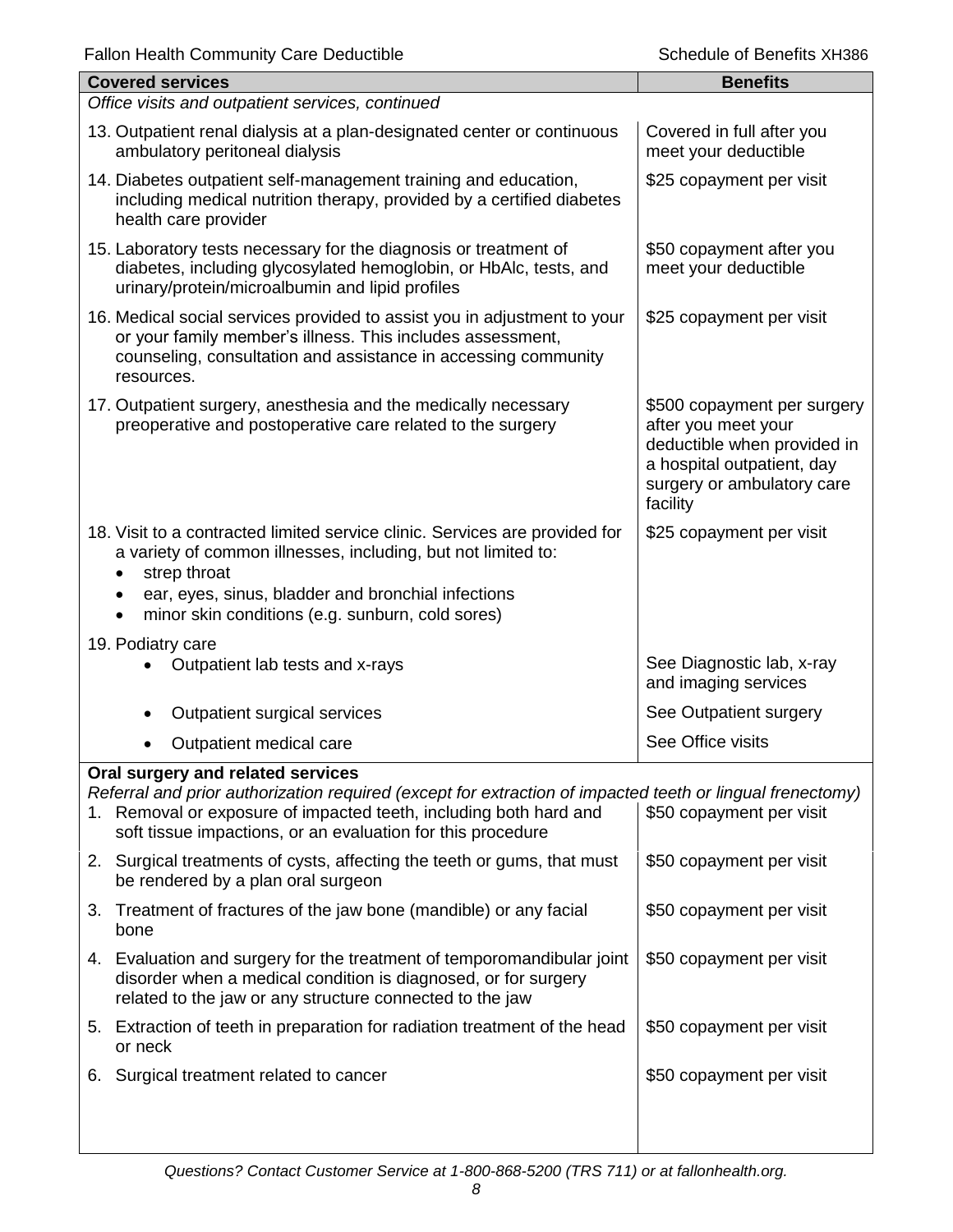| <b>Benefits</b>                                                                                                                                                                                                   |
|-------------------------------------------------------------------------------------------------------------------------------------------------------------------------------------------------------------------|
|                                                                                                                                                                                                                   |
| \$25 copayment per visit to a<br>physician's or dentist's office                                                                                                                                                  |
| \$300 copayment per visit to<br>an emergency room after<br>you meet your deductible                                                                                                                               |
| Note: These benefits are for oral surgery services in an office setting. Oral surgery services in a<br>hospital outpatient, day surgery or ambulatory care facility, or as an inpatient are covered in full after |
| See Office visits and outpatient services for diagnostic lab and X-ray services.                                                                                                                                  |
|                                                                                                                                                                                                                   |
| \$25 copayment per visit with<br>a PCP and certain other<br>providers                                                                                                                                             |
| \$50 copayment per visit with<br>a specialist                                                                                                                                                                     |
| \$1,000 copayment per<br>admission after you meet<br>your deductible                                                                                                                                              |
| \$50 copayment after you<br>meet your deductible                                                                                                                                                                  |
| See Addendum: Pediatric<br><b>Dental Services</b>                                                                                                                                                                 |
| See Addendum: Pediatric<br><b>Vision Services</b>                                                                                                                                                                 |
|                                                                                                                                                                                                                   |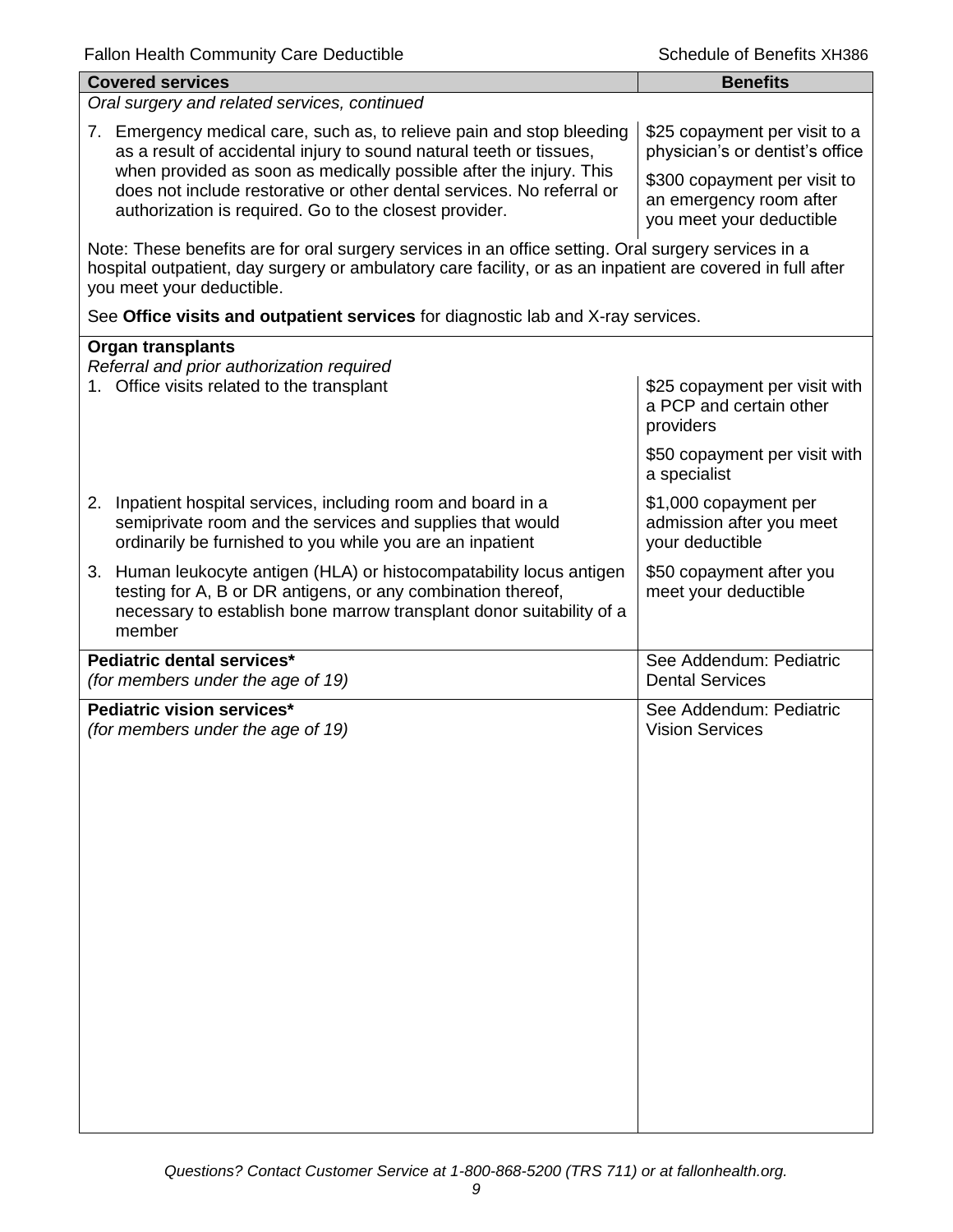| <b>Covered services</b>                                                                                                                                                                                                                                                                                                                                                                                                                                                                                                                                                                   | <b>Benefits</b>                                                                                                                                                                                                                                                                                                                                                 |
|-------------------------------------------------------------------------------------------------------------------------------------------------------------------------------------------------------------------------------------------------------------------------------------------------------------------------------------------------------------------------------------------------------------------------------------------------------------------------------------------------------------------------------------------------------------------------------------------|-----------------------------------------------------------------------------------------------------------------------------------------------------------------------------------------------------------------------------------------------------------------------------------------------------------------------------------------------------------------|
| <b>Prescription drugs</b>                                                                                                                                                                                                                                                                                                                                                                                                                                                                                                                                                                 |                                                                                                                                                                                                                                                                                                                                                                 |
| Covered prescription items:<br>• Prescription medication<br>Prescription contraceptive drugs and devices*<br>Hormone replacement therapy for peri- and post-menopausal<br>women<br>Injectable agents (self-administered**)<br>Insulin<br>$\bullet$<br>Syringes (including insulin syringes) or needles when medically<br>necessary<br>Supplies for the treatment of diabetes, as required by state law,<br>including:<br>blood glucose monitoring strips<br>$\qquad \qquad -$<br>urine glucose strips<br>$\qquad \qquad -$<br>lancets<br>$\overline{\phantom{0}}$<br>ketone strips<br>$-$ | Network pharmacy:<br>Tier 1: \$25 copayment<br>Tier 2: \$50 copayment<br>Tier 3: \$75 copayment<br>after you meet your<br>deductible<br>Tier 3: \$75 copayment<br>after you meet your<br>deductible<br>for up to a 30-day supply<br>Mail-order pharmacy:<br>Tier 1: \$50 copayment<br>Tier 2: \$100 copayment<br>Tier 3: \$225 copayment<br>after you meet your |
| Special medical formulas to treat certain metabolic disorders as<br>required by state law (prior authorization required).                                                                                                                                                                                                                                                                                                                                                                                                                                                                 | deductible<br>Tier 3: \$225 copayment                                                                                                                                                                                                                                                                                                                           |
| *Generic prescription contraceptive drugs and devices are covered in<br>full. Brand name prescription contraceptive drugs and devices with no<br>generic equivalent are covered in full (prior authorization required).                                                                                                                                                                                                                                                                                                                                                                   | after you meet your<br>deductible<br>for up to a 90-day supply                                                                                                                                                                                                                                                                                                  |
| ** Injectables administered in the doctor's office or under other<br>professional supervision are covered as a medical benefit.                                                                                                                                                                                                                                                                                                                                                                                                                                                           |                                                                                                                                                                                                                                                                                                                                                                 |
| Orally administered anticancer medications used to kill or slow the<br>growth of cancerous cells                                                                                                                                                                                                                                                                                                                                                                                                                                                                                          | Covered in full                                                                                                                                                                                                                                                                                                                                                 |
| Certain medications cannot be limited to a 30-day supply due to<br>manufacturer packaging, for example, a prefilled syringe. In these<br>cases, you will be charged the applicable copay/coinsurance based on<br>the actual day supply.                                                                                                                                                                                                                                                                                                                                                   |                                                                                                                                                                                                                                                                                                                                                                 |
| Note: Medical and surgical supplies obtained through a pharmacy may<br>have a drug prescription benefit cost-sharing applied.                                                                                                                                                                                                                                                                                                                                                                                                                                                             |                                                                                                                                                                                                                                                                                                                                                                 |
|                                                                                                                                                                                                                                                                                                                                                                                                                                                                                                                                                                                           |                                                                                                                                                                                                                                                                                                                                                                 |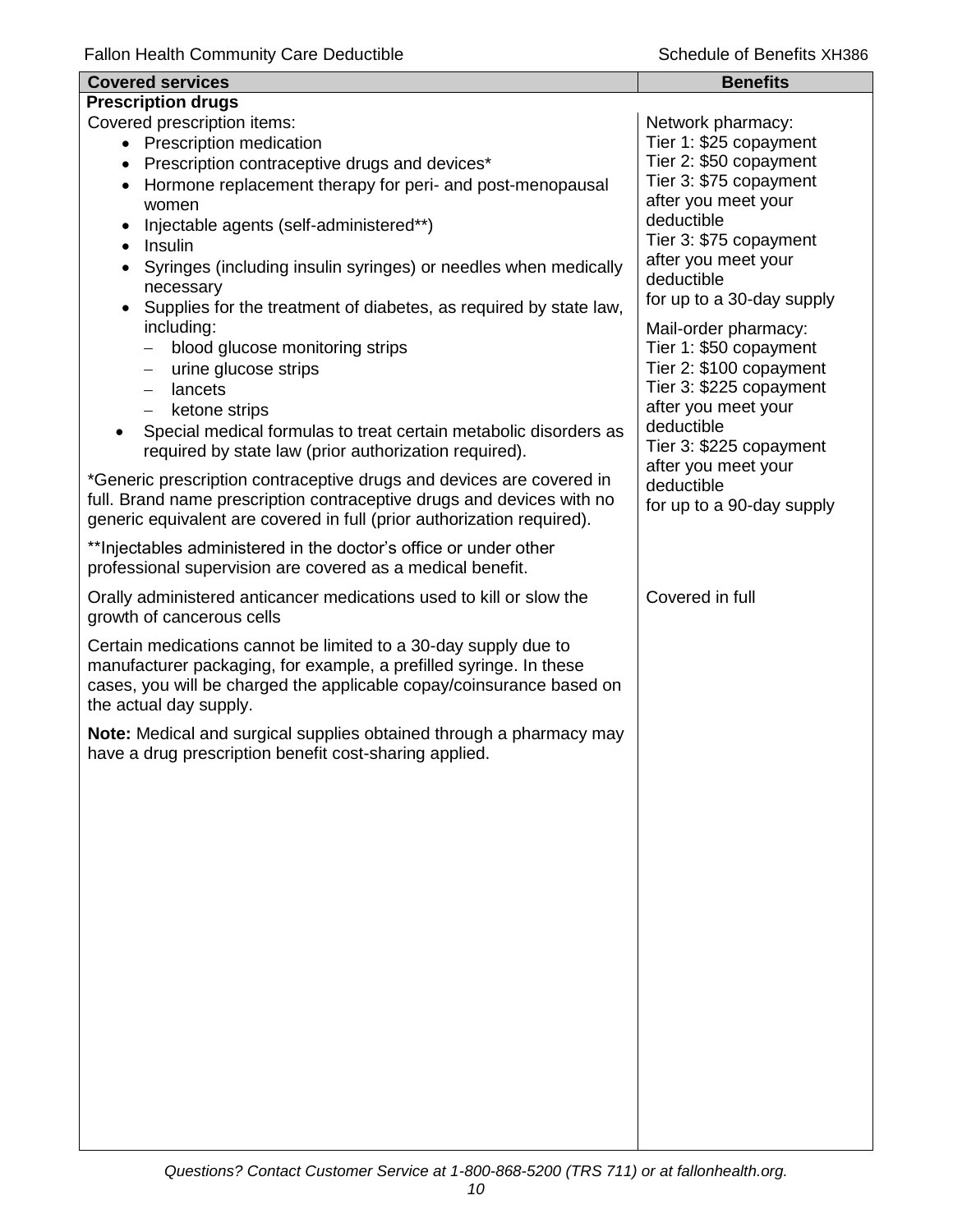|    | <b>Covered services</b>                                                                                                                                                                                                                                                                                                                                                                                                                                                                   | <b>Benefits</b> |
|----|-------------------------------------------------------------------------------------------------------------------------------------------------------------------------------------------------------------------------------------------------------------------------------------------------------------------------------------------------------------------------------------------------------------------------------------------------------------------------------------------|-----------------|
|    | <b>Preventive care</b>                                                                                                                                                                                                                                                                                                                                                                                                                                                                    |                 |
|    | 1. Routine physical exams for the prevention and detection of disease                                                                                                                                                                                                                                                                                                                                                                                                                     | Covered in full |
|    | 2. Immunizations that are included on the formulary, that are for<br>covered medical benefits and that are ordered, supplied and<br>administered by a plan physician. If administered by a plan<br>specialist, you will generally need to obtain a referral to see the<br>specialist.                                                                                                                                                                                                     | Covered in full |
|    | 3. A baseline mammogram for women age 35 to 40, and a yearly<br>mammogram for women age 40 and older                                                                                                                                                                                                                                                                                                                                                                                      | Covered in full |
|    | 4. Routine gynecological care services, including an annual Pap<br>smear (cytological screening) and pelvic exam                                                                                                                                                                                                                                                                                                                                                                          | Covered in full |
| 5. | Routine eye exams, once in each 12-month period                                                                                                                                                                                                                                                                                                                                                                                                                                           | Covered in full |
| 6. | Hearing and vision screening                                                                                                                                                                                                                                                                                                                                                                                                                                                              | Covered in full |
|    | 7. Well-child care and pediatric services, at least six times during the<br>child's first year after birth, at least three times during the next year,<br>then at least annually until the child's sixth birthday. This includes<br>the following services, as recommended by the physician and in<br>accordance with state law:<br>• physical examination<br>• history<br>measurements<br>• sensory screening<br>• neuropsychiatric evaluation<br>• development screening and assessment | Covered in full |
|    | 8. Pediatric services including:<br>appropriate immunizations<br>• hereditary and metabolic screening at birth<br>• newborn hearing screening test performed before the newborn<br>infant is discharged from the hospital or birthing center<br>• tuberculin tests, hematocrit, hemoglobin, and other appropriate<br>blood tests and urinalysis<br>lead screening                                                                                                                         | Covered in full |
|    | 9. Female consultations, examinations, procedures, contraceptive<br>devices, and medical services related to the use of all contraceptive<br>methods*                                                                                                                                                                                                                                                                                                                                     | Covered in full |
|    | 10. Tobacco counseling sessions with your primary physician or other<br>provider designed to create a plan to stop smoking.                                                                                                                                                                                                                                                                                                                                                               | Covered in full |
|    | * Prescription contraceptive devices are covered under the prescription<br>drug benefit.                                                                                                                                                                                                                                                                                                                                                                                                  |                 |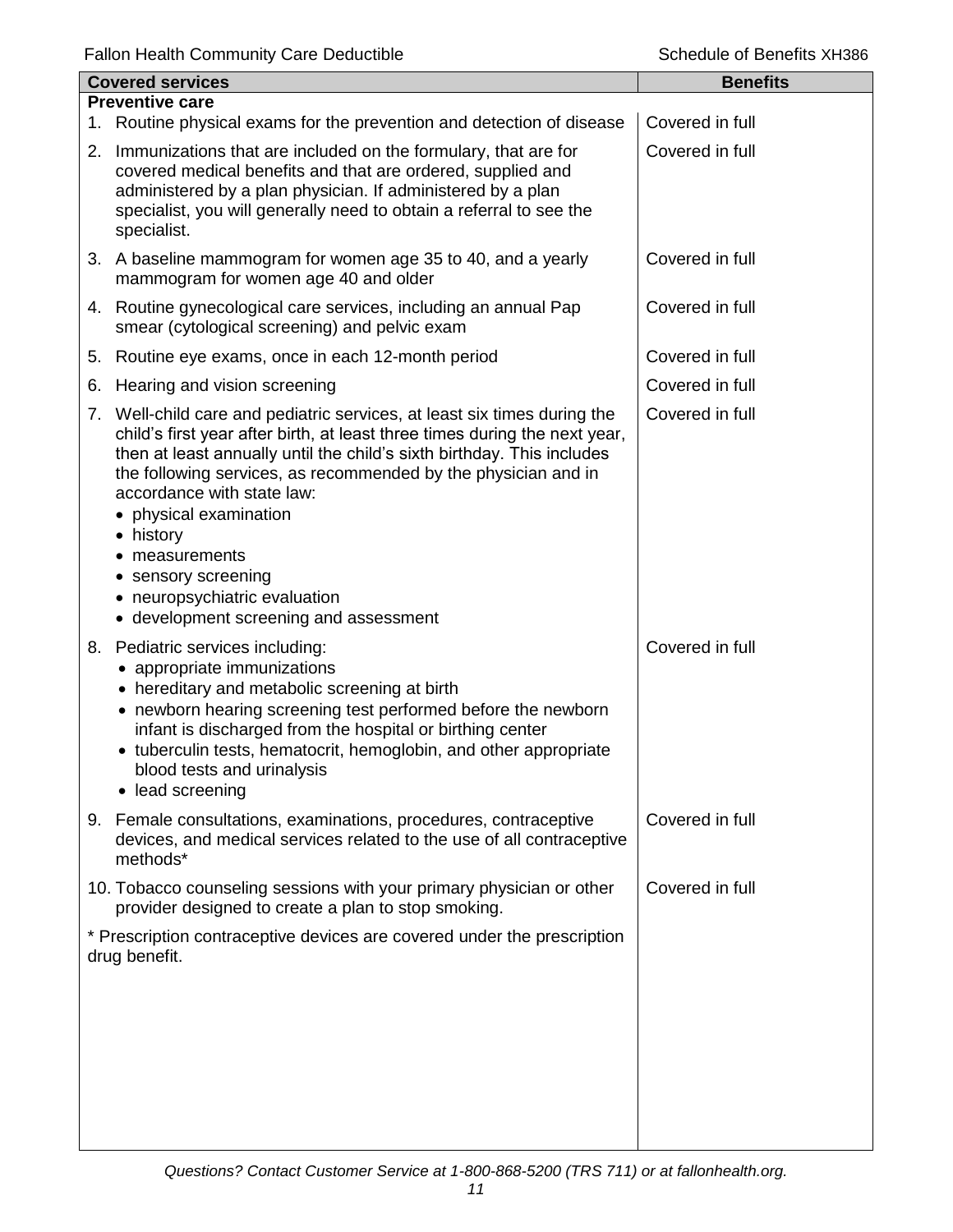|    | <b>Covered services</b>                                                                                                                                                                                                                                                                                                                                                                                                                            | <b>Benefits</b>                                                      |
|----|----------------------------------------------------------------------------------------------------------------------------------------------------------------------------------------------------------------------------------------------------------------------------------------------------------------------------------------------------------------------------------------------------------------------------------------------------|----------------------------------------------------------------------|
| 1. | <b>Reconstructive surgery</b><br>Referral and prior authorization required (unless provided by a Reliant<br>Medical Group specialist and you have a Reliant Medical Group PCP)<br>Inpatient hospital services including room and board in a<br>semiprivate room and the services and supplies that would<br>ordinarily be furnished to you while you are an inpatient, including<br>Massachusetts mandated services for cleft lip and cleft palate | \$1,000 copayment per<br>admission after you meet<br>your deductible |
|    | <b>Rehabilitation and habilitation services</b>                                                                                                                                                                                                                                                                                                                                                                                                    |                                                                      |
|    | Referral required<br>1. Physical and occupational therapy services are covered for up to<br>60 visits combined per benefit period when medically necessary<br>with a PCP referral. After 60 combined physical and occupational<br>therapy visits, prior authorization based on medical necessity is<br>required for additional visits.                                                                                                             | \$50 copayment per visit                                             |
|    | 2. Medically necessary services for the diagnosis and treatment of<br>speech, hearing and language disorders when services are<br>provided by a plan provider who is a speech-language pathologist<br>or audiologist; and at a plan facility or a plan provider's office with a<br>PCP referral. After 30 speech therapy visits, prior authorization<br>based on medical necessity is required for additional visits.                              | \$50 copayment per visit                                             |
|    | 3. Cardiac rehabilitation services to treat cardiovascular disease in<br>accordance with state law and Department of Public Health<br>regulations                                                                                                                                                                                                                                                                                                  | \$50 copayment per visit                                             |
|    | 4. Medically necessary early intervention services delivered by a<br>certified early intervention specialist, according to operational<br>standards developed by the Department of Public Health, for<br>children from birth to their third birthday.                                                                                                                                                                                              | Covered in full                                                      |
|    | 5. Pulmonary rehabilitation services for chronic obstructive pulmonary<br>disease (COPD) are covered for up to two one-hour sessions per<br>day, for up to 36 lifetime sessions.                                                                                                                                                                                                                                                                   | Covered in full after you<br>meet your deductible                    |
|    | <b>Skilled nursing facility services</b><br>Referral and prior authorization required<br>1. Inpatient hospital services, for up to 100 days per benefit period<br>provided criteria is met, including room and board in a semiprivate<br>room and the services and supplies that would ordinarily be<br>furnished to you while you are an inpatient                                                                                                | \$1,000 copayment per<br>admission after you meet<br>your deductible |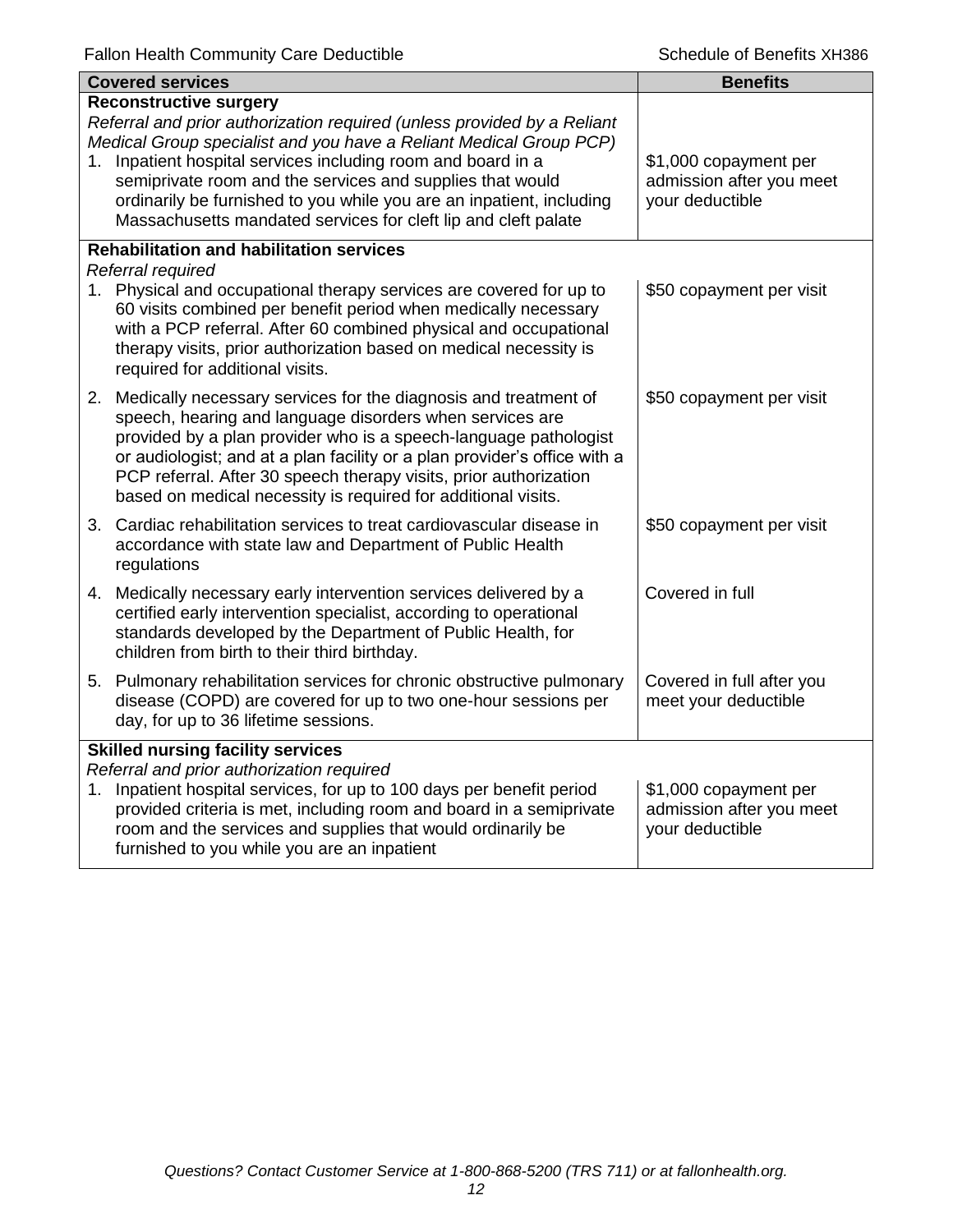## **Addendum Pediatric Dental Services**

#### *This addendum is part of your Member* Handbook/Evidence of Coverage.

This addendum provides you with the cost-sharing that you are responsible for when you get covered pediatric dental care from a plan dentist for members under the age of 19. For a list of plan dentists, go to fallonhealth.org or call Customer Service at 1-800-868-5200 (TRS 711).

#### **Preventive and Diagnostic Services**

|                                                                                    | <b>Benefits</b> |
|------------------------------------------------------------------------------------|-----------------|
| <b>Preventive and Diagnostic Services</b>                                          |                 |
| Comprehensive Evaluation (once per lifetime per provider or location)<br>$\bullet$ |                 |
| Periodic Oral Exams (two per benefit period)<br>$\bullet$                          |                 |
| Limited oral evaluation (two per benefit period)<br>$\bullet$                      |                 |
| Full mouth x-rays (once every 36 months per provider or location)                  |                 |
| Panoramic x-rays (once every 36 months per provider or location)                   |                 |
| Bitewing x-rays (two per benefit period)<br>٠                                      | Covered in full |
| Single tooth x-rays (one per visit)                                                |                 |
| Teeth cleaning, including minor scaling procedures (two per benefit period)        |                 |
| Fluoride Treatments (one per day per provider or location)                         |                 |
| Space maintainers                                                                  |                 |
| Sealants (Please note: Sealants are not covered on previously restored             |                 |
| teeth) (Once every 36 months per provider or location)                             |                 |

### **Basic Covered Services**

|                                                                                                                                                                                                                                                                                                                                                                                                                                                                | <b>Benefits</b> |
|----------------------------------------------------------------------------------------------------------------------------------------------------------------------------------------------------------------------------------------------------------------------------------------------------------------------------------------------------------------------------------------------------------------------------------------------------------------|-----------------|
| <b>Basic Covered Services</b><br>Amalgam restorations (once per benefit period per tooth)<br>Composite resin restorations (once per benefit period per tooth)<br>Recement crowns/onlays                                                                                                                                                                                                                                                                        |                 |
| Rebase or reline dentures (once every 24 months)<br>Root canals on permanent teeth (once per lifetime per tooth)<br>Prefabricated stainless steel crowns (once per lifetime per tooth)<br>Periodontal scaling and root planning (once every 36 months)<br>Simple extractions (once per lifetime per tooth, erupted or exposed root)<br>Surgical extractions (once per lifetime per tooth)<br>Vital pulpotomy<br>Apeicocectomy<br>Palliative care<br>Anesthesia | 25% coinsurance |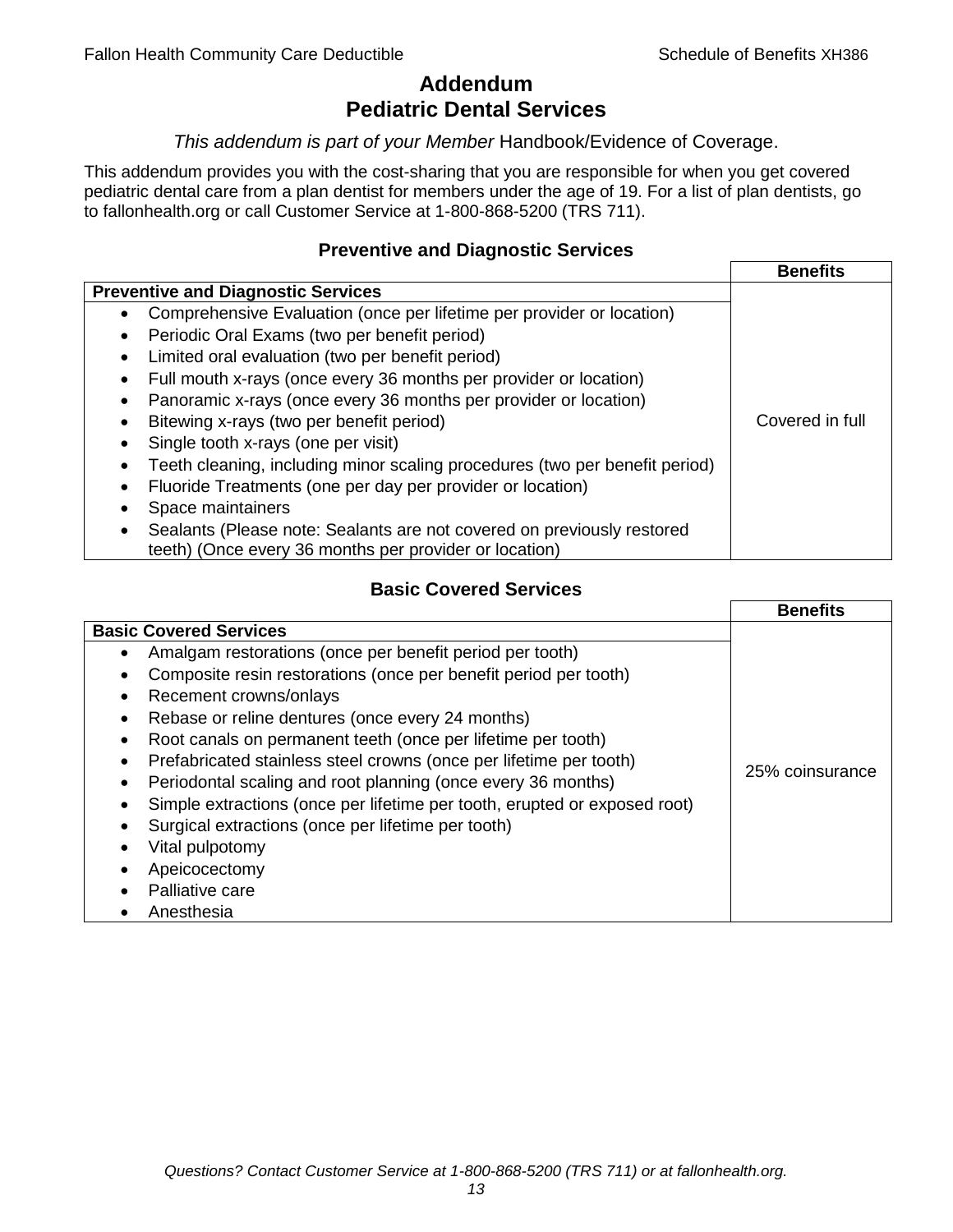## **Major Restorative Services**

|                                                                                                    | <b>Benefits</b> |
|----------------------------------------------------------------------------------------------------|-----------------|
| <b>Major Restorative Services</b>                                                                  |                 |
| • Crown, resin (once every 60 months per tooth)                                                    |                 |
| Porcelain/ceramic crowns (once every 60 months per tooth)<br>$\bullet$                             | 50% coinsurance |
| Porcelain fused to metal/mobile/high noble crowns (once every 60 months<br>$\bullet$<br>per tooth) |                 |
| • Partial and complete dentures (once every 84 months)                                             |                 |

## **Orthodontia**

|                                                                                                                                                                                                                                                                        | <b>Benefits</b> |
|------------------------------------------------------------------------------------------------------------------------------------------------------------------------------------------------------------------------------------------------------------------------|-----------------|
| Orthodontia                                                                                                                                                                                                                                                            |                 |
| Coverage is provided for services under the following conditions: only when<br>medically necessary; patient must have severe and handicapping malocclusion as<br>defined by HLD index score of 28 and/or one or more auto qualifiers. Prior<br>authorization required. | 50% coinsurance |

## **Related exclusions**

1. Any service that is not listed in this addendum is not covered.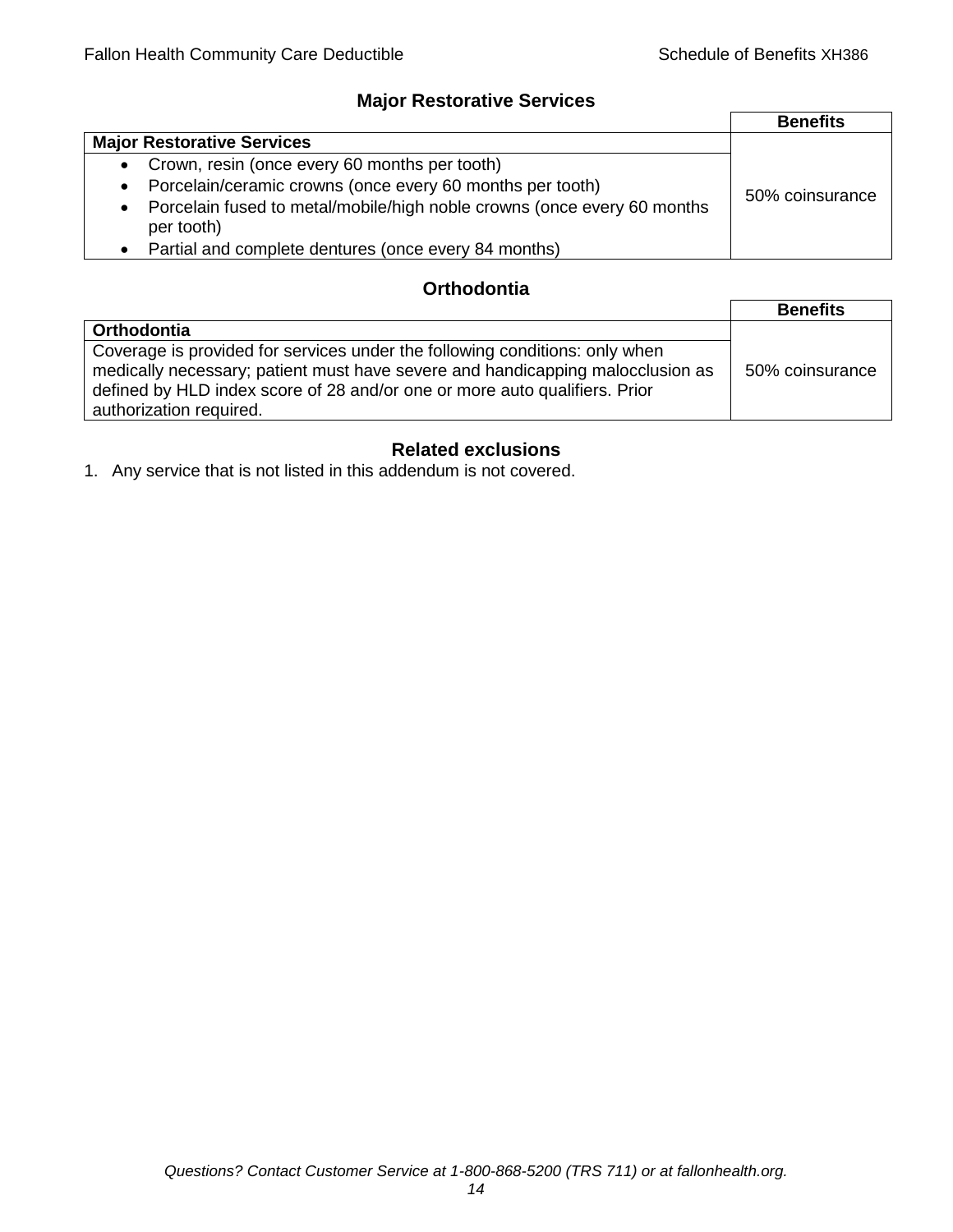## **Addendum Pediatric Vision Services**

#### This addendum is part of your *Member Handbook/Evidence of Coverage*.

This addendum provides you with the cost-sharing that you are responsible for when you get covered pediatric vision care from a plan vision provider for members under the age of 19. For more information about your eye and vision care benefits, including a list of plan vision providers, go to fallonhealth.org or call Customer Service at 1-800-868-5200 (TRS 711).

| Service                                                 | Member cost                         |
|---------------------------------------------------------|-------------------------------------|
| Eye exam                                                |                                     |
| Exam with dilation as necessary, once per calendar year | \$0                                 |
| <b>Frames</b>                                           |                                     |
| One designated set, once per calendar year              | \$0                                 |
| Lenses:                                                 |                                     |
| <b>Standard lenses</b>                                  |                                     |
| Single vision                                           | \$0                                 |
| <b>Bifocal</b>                                          | \$0                                 |
| <b>Trifocal</b>                                         | \$0                                 |
| Lenticular                                              | \$0                                 |
| Progressive lenses                                      |                                     |
| Standard                                                | \$0                                 |
| Premium                                                 | \$0 for first \$120 of retail cost, |
|                                                         | 80% of any additional retail cost.  |
| Lens options                                            |                                     |
| Choice of plastic or glass lenses                       | \$0                                 |
| UV treatment                                            | \$0                                 |
| Tint – includes fashion and gradient tinting, and       | \$0                                 |
| oversized and glass-grey #3 prescription sunglass       |                                     |
| lenses                                                  |                                     |
| Standard plastic scratch coating                        | \$0                                 |
| Standard polycarbonate (kids)                           | \$0                                 |
| Plastic photosensitive lenses                           | \$0                                 |
|                                                         |                                     |
| Other options:<br>Intermediate vision lenses            | \$0                                 |
| Standard anti-reflective                                | \$45                                |
| Photochromic plastic                                    | 80% of retail cost                  |
| <b>Blended segment lenses</b>                           | 80% of retail cost                  |
| <b>Polarized lenses</b>                                 | 80% of retail cost                  |
| Premium anti-reflective costing                         | 80% of retail cost                  |
| Ultra anti-reflective coating                           | 80% of retail cost                  |
| Hi-Index lenses                                         | 80% of retail cost                  |
| Other add-ons                                           | 80% of retail cost                  |
| Additional complete pairs of eyewear                    | 60% of retail                       |
|                                                         |                                     |
|                                                         |                                     |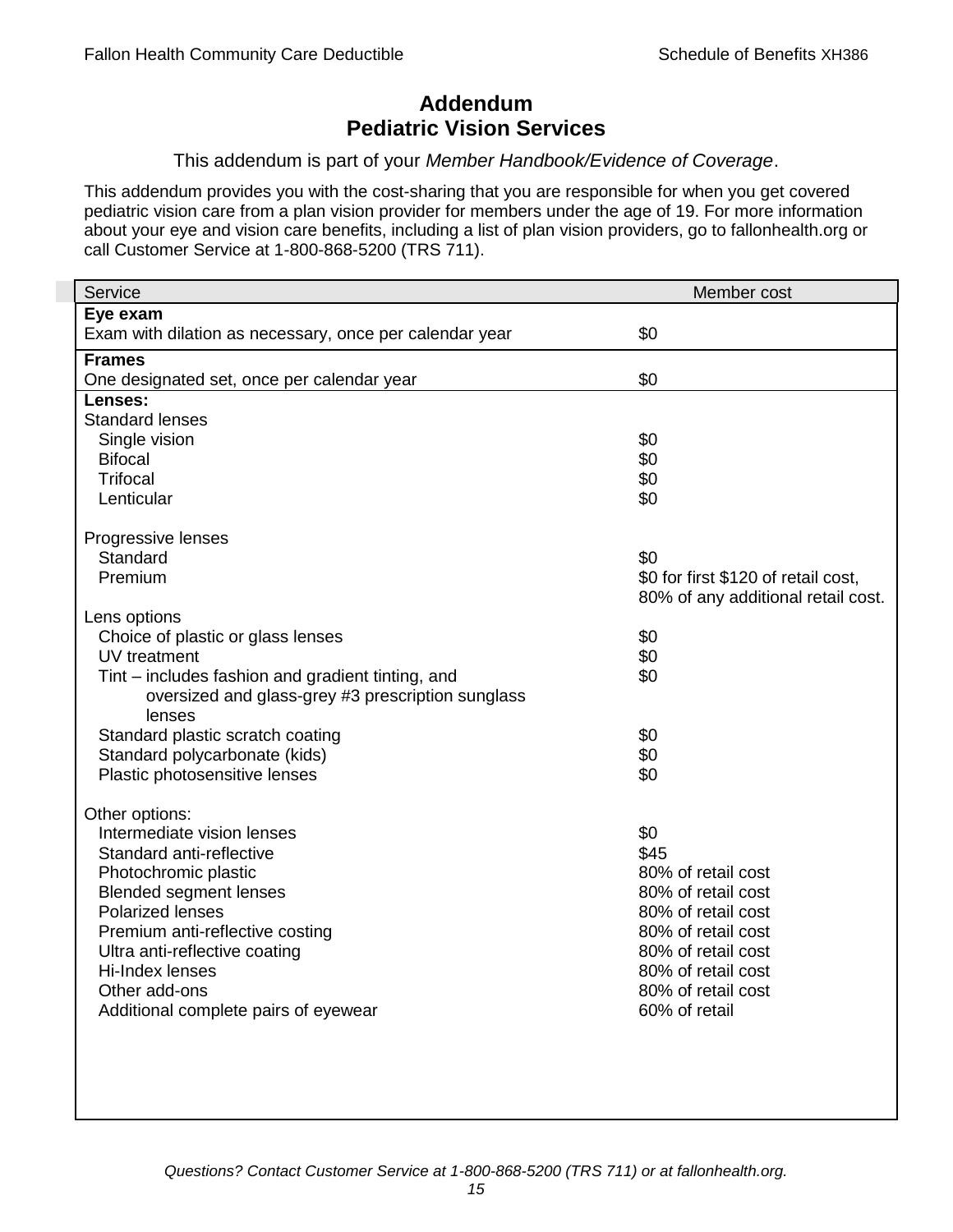| <b>Contact lenses</b><br>One pair of conventional contact lenses, in place of<br>eyeglass lenses                                                                                                                                                                                                                                  | \$0 for first \$150 of retail cost,<br>75% of any additional retail cost. |
|-----------------------------------------------------------------------------------------------------------------------------------------------------------------------------------------------------------------------------------------------------------------------------------------------------------------------------------|---------------------------------------------------------------------------|
| In place of a pair of conventional contact lenses, the<br>member may elect either of the following options:<br>Up to a 6 month supply of monthly or two-week<br>$\bullet$<br>single vision spherical or toric contact lenses<br>Up to a 3 month supply of daily disposable single<br>$\bullet$<br>vision spherical contact lenses |                                                                           |
| Standard contact lens fit and follow-up<br>Premium contact lens fit and follow-up<br>Additional conventional contact lenses                                                                                                                                                                                                       | Up to \$55<br>10% discount from retail price<br>85% of retail cost<br>\$0 |
| Medically necessary contact lenses, in place of other<br>eyewear                                                                                                                                                                                                                                                                  |                                                                           |
| Low vision services                                                                                                                                                                                                                                                                                                               | \$0                                                                       |
| •One comprehensive low vision evaluation, once<br>every five years, when medically necessary                                                                                                                                                                                                                                      | \$0                                                                       |
| • Follow-up care, four visits in any five year period,<br>when medically necessary<br>• Low vision aids, such as high-power spectacles,<br>magnifiers, and telescopes, once every 24<br>months, when medically necessary                                                                                                          | 25% of retail cost                                                        |
| Additional discounts on vision items are available; see<br>a plan provider or contact the plan for details.                                                                                                                                                                                                                       |                                                                           |

## **Related exclusions**

- 1. Orthoptic or vision training, subnormal vision aids and any associated supplemental testing; Aniseikonic lenses.
- 2. Medical and/or surgical treatment of the eye, eyes or supporting structures.
- 3. Any eye or vision examination, or any corrective eyewear required by a policyholder as a condition of employment; Safety eyewear.
- 4. Services provided as a result of any Workers' Compensation law, or similar legislation, or required by any governmental agency or program whether federal, state or subdivisions thereof.
- 5. Non-prescription lenses and/or contact lenses.
- 6. Non-prescription sunglasses.
- 7. Two pair of glasses in lieu of bifocals.
- 8. Services rendered after the date an insured person ceases to be covered under the policy, except when vision materials ordered before coverage ended are delivered, and the services rendered to the insured person are within 31 days from the date of such order.
- 9. Services or materials provided by any other group benefit plan providing vision care.
- 10. Lost or broken lenses, frames, glasses, or contact lenses will not be replaced except in the next benefit period when vision materials would become available.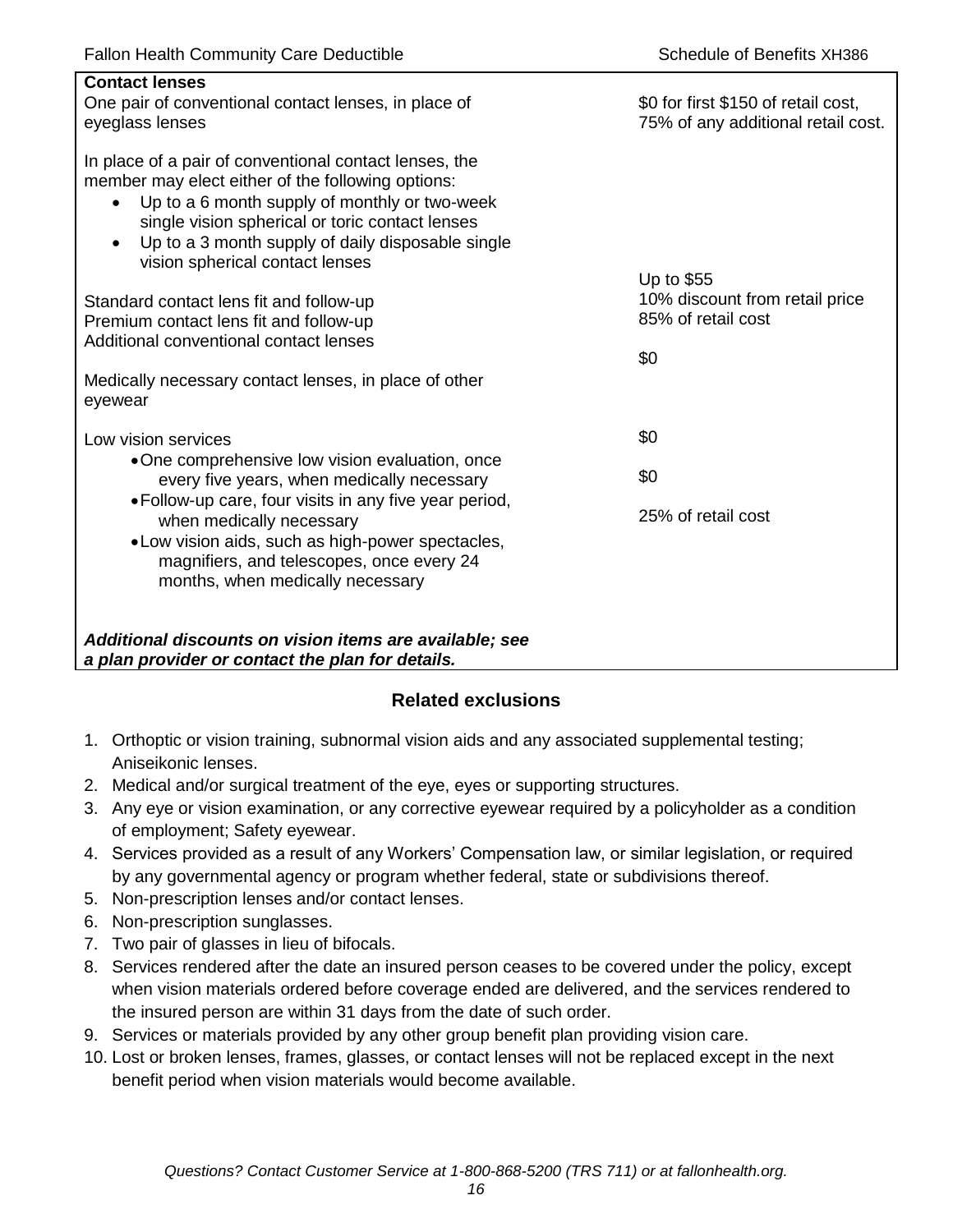# Notice of nondiscrimination

Fallon Health complies with applicable Federal civil rights laws and does not discriminate on the basis of race, color, national origin, age, disability or sex. Fallon does not exclude people or treat them differently because of race, color, national origin, age, disability or sex.

Fallon Health:

- Provides free aids and services to people with disabilities to communicate effectively with us, such as:
	- o Qualified sign language interpreters
	- $\circ$  Written information in other formats (large print, audio, accessible electronic formats, other formats)
- Provides free language services to people whose primary language is not English, such as:
	- o Qualified interpreters
	- o Information written in other languages

If you need these services, contact Customer Service at the phone number on the back of your member ID card, or by email at cs@fallonhealth.org.

If you believe that Fallon Health has failed to provide these services or discriminated in another way on the basis of race, color, national origin, age, disability or sex, you can file a grievance with:

Compliance Director Fallon Health 10 Chestnut St. Worcester, MA 01608

Phone: 1-508-368-9988 (TRS 711) Email: compliance@fallonhealth.org

You can file a grievance in person or by mail, fax or email. If you need help filing a grievance, the Compliance Director is available to help you.

You can also file a civil rights complaint with the U.S. Department of Health and Human Services, Office for Civil Rights, electronically through the Office for Civil Rights Complaint Portal, available at https://ocrportal.hhs.gov/ocr/portal/lobby.jsf, or by mail or phone at:

U.S. Department of Health and Human Services 200 Independence Avenue SW., Room 509F, HHH Building Washington, D.C., 20201

Phone: 1-800-368-1019 (TDD: 1-800-537-7697)

Complaint forms are available at http://www.hhs.gov/ocr/office/file/index.html.

16-735-009 Rev. 01 4/17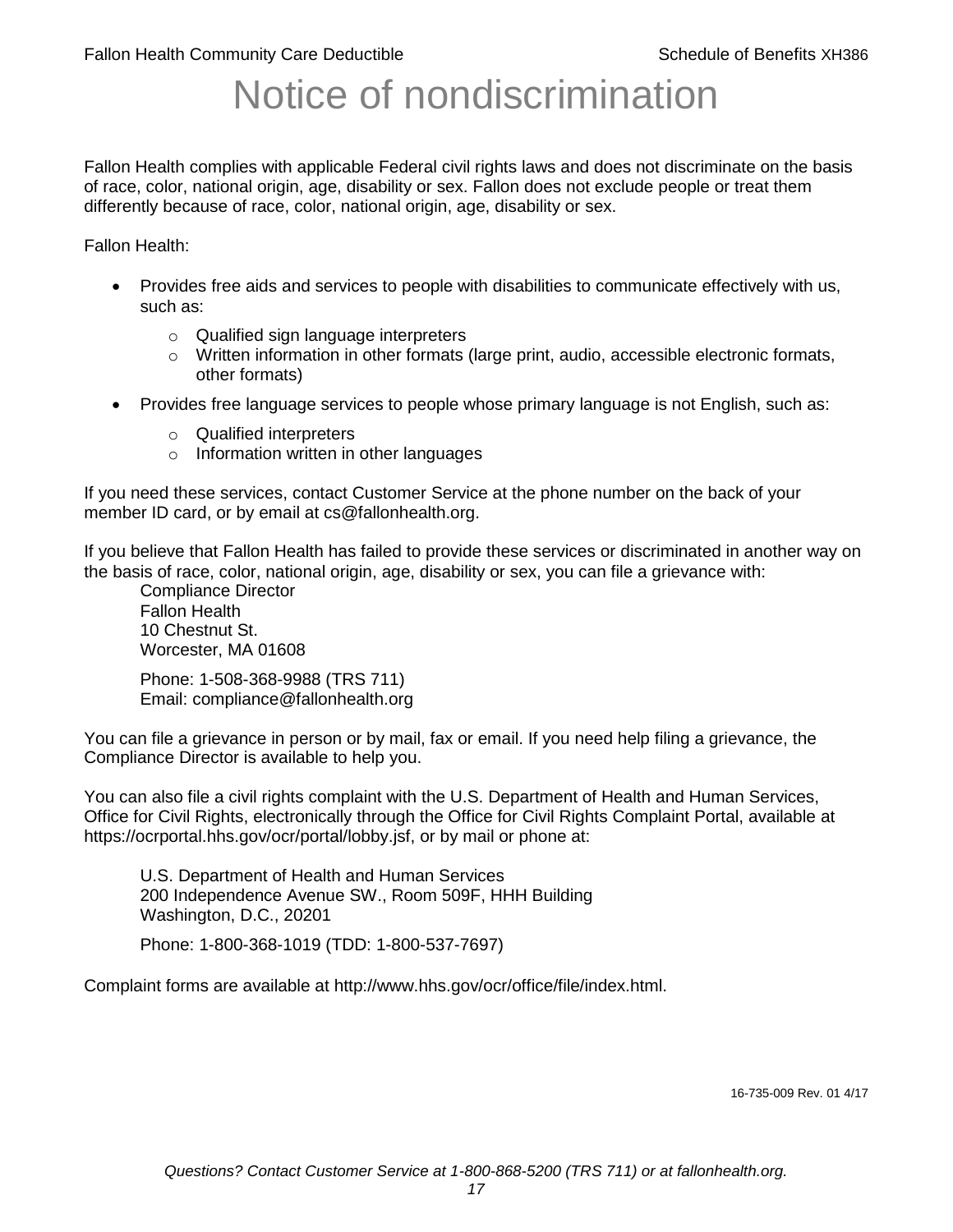# Important!

If you, or someone you're helping, has questions about Fallon Health, you have the right to get help and information in your language at no cost. To talk to an interpreter, call 1-800-868-5200.

#### **Spanish:**

Si usted, o alguien a quien usted está ayudando, tiene preguntas acerca de Fallon Health, tiene derecho a obtener ayuda e información en su idioma sin costo alguno. Para hablar con un intérprete, llame al 1-800-868-5200.

#### **Portuguese:**

Se você, ou alguém a quem você está ajudando, tem perguntas sobre o Fallon Health, você tem o direito de obter ajuda e informação em seu idioma e sem custos. Para falar com um intérprete, ligue para 1-800-868-5200.

#### **Chinese:**

如果您,或是您正在協助的對象,有關於[插入項目的名稱 Fallon Health 方面的問題, 您有權利免費以您的母語得到幫助和訊息。洽詢一位翻譯員, 請撥電話 [在此插入數字 1-800-868-5200.

#### **Haitian Creole:**

Si oumenm oswa yon moun w ap ede gen kesyon konsènan Fallon Health, se dwa w pou resevwa asistans ak enfòmasyon nan lang ou pale a, san ou pa gen pou peye pou sa. Pou pale avèk yon entèprèt, rele nan 1-800-868-5200.

#### **Vietnamese:**

Nếu quý vị, hay người mà quý vị đang giúp đỡ, có câu hỏi về Fallon Health, quý vị sẽ có quyền được giúp và có thêm thông tin bằng ngôn ngữ của mình miễn phí. Để nói chuyện với một thông dịch viên, xin gọi 1-800-868-5200.

#### **Russian:**

Если у вас или лица, которому вы помогаете, имеются вопросы по поводу Fallon Health, то вы имеете право на бесплатное получение помощи и информации на вашем языке. Для разговора с переводчиком позвоните по телефону 1-800-868-5200.

#### **Arabic:**

إن كان لديك أو لدى شخص تساعده أسئلة بخصوص Health Fallon، فلديك الحق في الحصول على المساعدة والمعلومات الضرورية بلغتك من دون اية تكلفة .للتحدث مع مترجم اتصل ب .1-800-868-5200

#### **Khmer/Cambodian:**

ប្រសិនបរើអ្នក ឬនរណាម្ននក់ដែលអ្នកកំពុងដែជយ ម្ននសំណួរអ្៎ពី Fallon Health រប, អ្នកម្ននសិេធិេេ្លលជំនួយនិងព័ែ៌ម្នន បៅកនុងភាសា ររស់អ្នក រោយម្ិនអ្ស់រ្ំ ក់ ។ ដររំម្ រនី ិយាយជាម្ួយអ្នក កែប្រ សូ ម្ 1-800-868-5200 ។